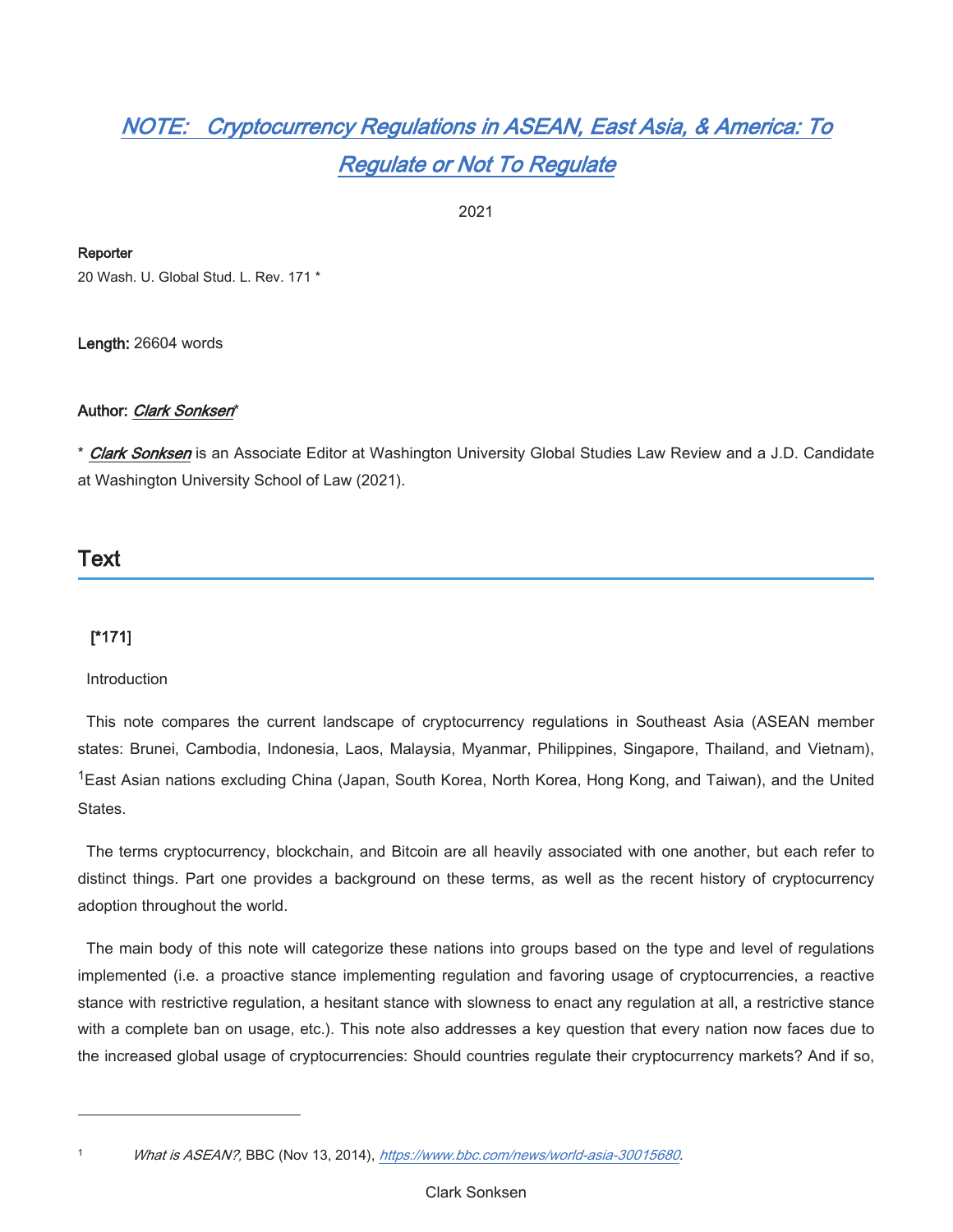how and to what extent should they do so? Finally, Part III argues that the type of regulatory scheme which Japan, Hong Kong, Singapore, and Thailand have utilized (a proactive liberal approach) is the best method.

# $[^*172]$

Part 1A: Background & Definitions

(Bitcoin, Blockchain, & Cryptocurrency)

The simplest definition for cryptocurrency is: "A ... digital or virtual currency that uses cryptography for security ... . Many cryptocurrencies are decentralized systems based on blockchain technology, a distributed ledger enforced by a disparate network of computers. A defined feature of a cryptocurrency ... is its organic nature; it is not issued by any central authority, rendering it theoretically immune to governmental interference or manipulation." <sup>2</sup>Blockchain technology:

<Indent Quote 2>

Refers to the system's protocol, a common phrase in software terminology that describes a fundamental set of programming instructions that allow computers to communicate with each other. Bitcoin's protocol is run over a network of computers that belong to the many people around the world that are charged with maintaining its core blockchain ledger and monetary system. It provides those computers with the operating instructions and information they need to keep track of and verify transactions among people operating within the bitcoin economy. The system employs encryption, which lets users key in special passwords to send digital money directly to each other without revealing those passwords to any person or institution. Just as important, it lays out the steps that computers in the network must perform to reach a consensus on the validity of each transaction. Once that consensus has been reached, a payee knows that the payer has sufficient funds - that the payer isn't sending counterfeit digital money. 3

Put more simply, cryptocurrency is an asset existing in virtual rather than physical form and blockchain is the technology making that happen.

 $^4$ and is Of these digital currencies, Bitcoin is generally considered the first completely decentralized currency far and away the most widely  $[^*173]$  used cryptocurrency. <sup>5</sup>Broken down to its simplest form, Bitcoin is made

 $\mathfrak{p}$ See Jake Frankenfield.  $(2019),$ Cryptocurrency, Investopedia https://www.investopedia.com/terms/c/cryptocurrency.asp (last visited Oct 16, 2019).

 $\overline{3}$ Paul Vigna & Michael J. Casey, The Age of Cryptocurrency: How Bitcoin and Digital Money are Challenging the Global Economic Order 9 (2015).

 $\overline{4}$ See Nathan Reiff. Were There Cryptocurrencies Before Bitcoin?, Investopedia (June 25, 2019), https://www.investopedia.com/tech/were-there-cryptocurrencies-bitcoin/.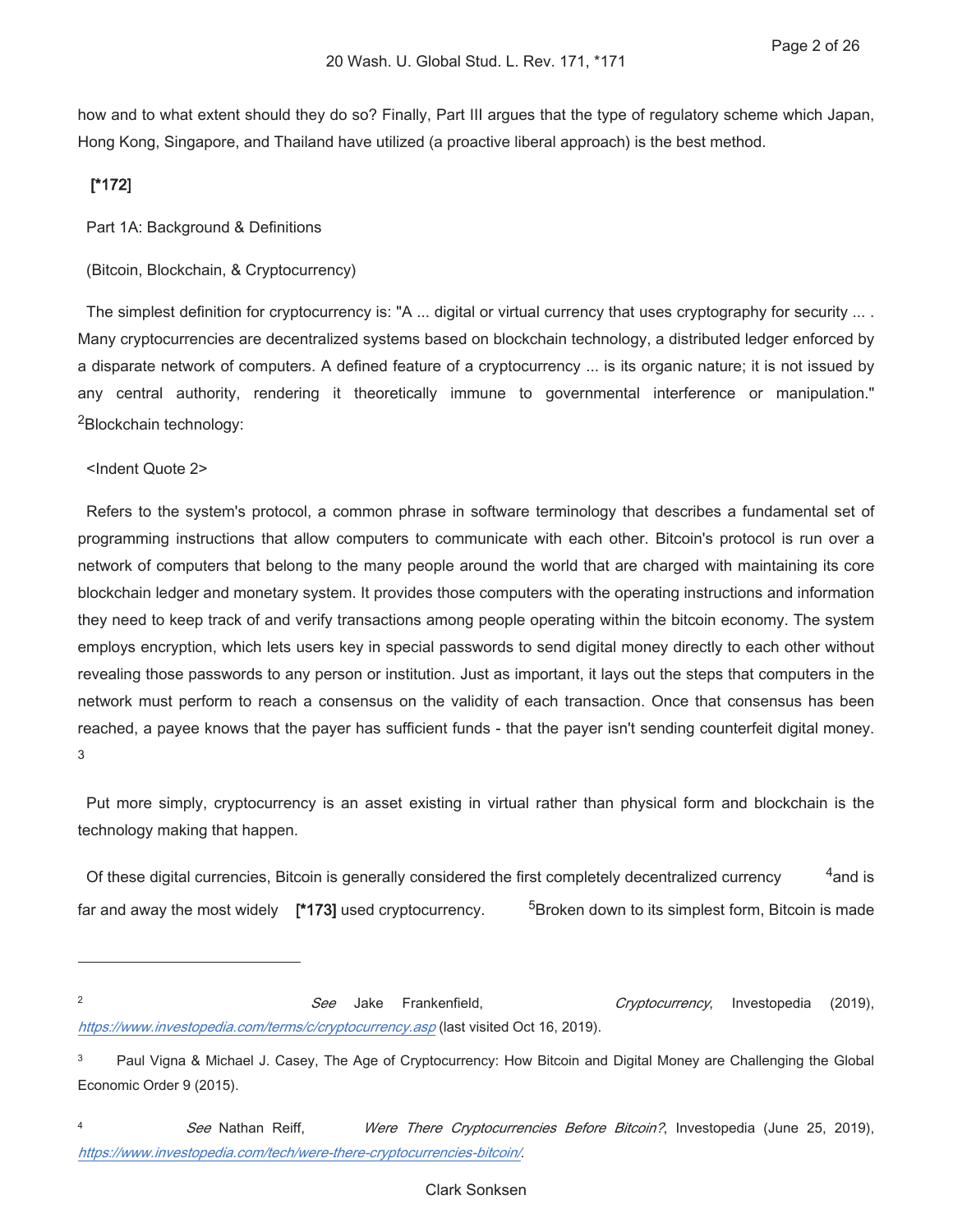up of "the digital units of value that are used by people in exchange for goods and services or other currencies, and whose price tends to swing wildly against traditional government issued currencies." <sup>6</sup>Because of this, many laws and regulations fashioned by governmental institutions in order to regulate cryptocurrencies often refer to these currencies as bitcoin(s), utilized as a catch-all term to refer to cryptocurrencies more broadly.

A summation of the three concepts and how they relate to one another is as follows:

The simple genius of this technology is that it cuts away the middleman yet maintains an infrastructure that allows strangers to deal with one another ... At their core, cryptocurrencies are built around the principle of a universal, inviolable ledger, one that is made fully public and is constantly being verified by these high-powered computers, each essentially acting independently of the other ... The network-based ledger - which in the case of most cryptocurrencies is called a blockchain - works as a stand-in for the middlemen since it can just as effectively tell us  $\overline{7}$ whether the counterparty to a transaction is good for his or her money.

One final important term to note and define is the Initial Coin Offering (ICO). An ICO is "a fundraising mechanism in which new projects sell their underlying crypto tokens" in exchange for other cryptocurrencies (such as Bitcoin) or <sup>8</sup>It is similar to an IPO (Initial Public Offering) where investors purchase fiat currencies (such as US dollars). shares of a company (usually listed on a stock exchange), but differs in that investors merely own some amount of <sup>9</sup>Additionally, the US the newly launched cryptocurrency rather than ownership [\*174] stake in a company. <sup>10</sup>while ICOs have Securities & Exchange Commission (SEC) has closely regulated IPOs since the 1930s,  $11$ thus far had few restrictions placed on them, presenting much greater risks to potential investors.

 $\overline{5}$ A Short History of Bitcoin and Cryptocurrency Everyone Should Read, Forbes (Dec. 6, 2017), See Bernard Marr, https://www.forbes.com/sites/bernardmarr/2017/12/06/a-short-history-of-bitcoin-and-crypto-currency-everyone-shouldread/#70edd3813f27.

 $\epsilon$ Paul Vigna & Michael J. Casey, The Age of Cryptocurrency: How Bitcoin and Digital Money are Challenging the Global Economic Order 8 (2015).

 $\overline{7}$  $1d$ , at 5.

8 Bitcoin Guides: What Is An ICO?, Bitcoin Mag., https://bitcoinmagazine.com/guides/what-ico (last visited Jan. 15, 2021). Discussing some of the key features to ICOs, including the possibility they can lead to raising "astronomical" sums of money, are launched "pre-product," and are "easy to structure."

 $\mathbf{q}$  $Id.$ 

 $10$ See US IPO Guide, Latham & Watkins, at 11, (Dec. 3, 2019), https://www.lw.com/thoughtLeadership/lw-us-ipoguide at 11, providing a history of IPO regulation in the US.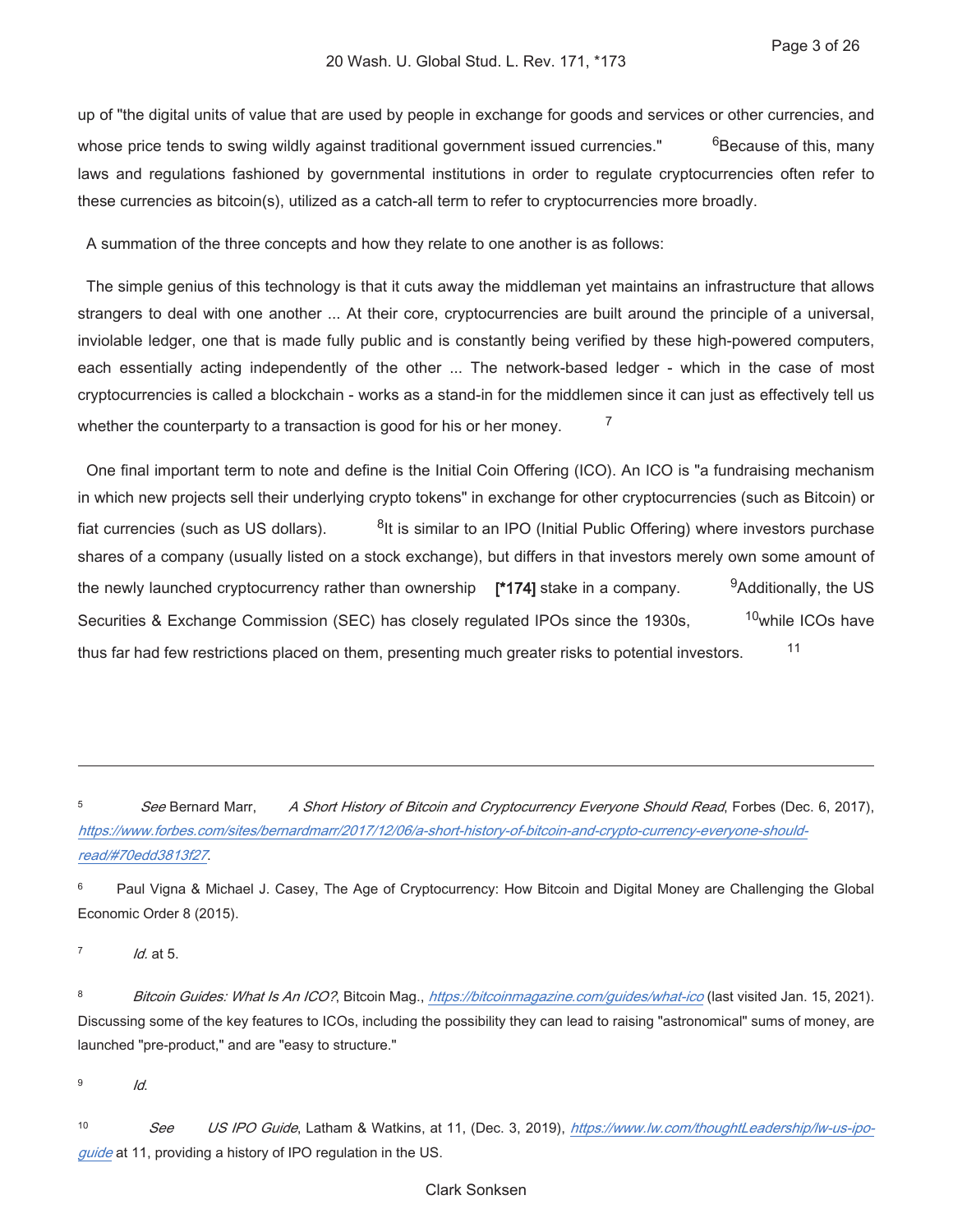Benefits of virtual currencies include the anonymity of transactions, cutting out rent seeking financial middlemen, and universal recognition of the currencies. <sup>12</sup>Drawbacks range from potential theft, lack of guidance in regards to tax and regulatory implications, and extreme volatility. <sup>13</sup>One particularly notable drawback evidenced in recent years has been the vulnerability of cryptocurrency exchanges to theft as investors risk having 14 their cryptocurrencies stolen directly from an exchange.

Exchanges are cryptocurrency platforms that allow investors and consumers to "buy, sell, and trade <sup>15</sup>These numerous and cryptocurrencies through fiat currency" such as US dollars or other cryptocurrencies. varied exchanges provide a vital function by acting as a marketplace for cryptocurrencies, but create the "additional 16 risk" of having one's cryptocurrency stolen on an exchange.

[\*175] As governments around the world increase their knowledge and subsequent regulation of cryptocurrencies these regulations tend to refer less to Bitcoin specifically and to cryptocurrencies generally. These regulations have rapidly increased in recent years, as nations scramble to regulate cryptocurrencies as their usage explodes 18 <sup>17</sup>especially in the ASEAN states. globally,

 $11$ See Benjamin Sherry, What Is An ICO?, Investopedia (June 25, 2019), https://www.investopedia.com/news/whatico/. Explaining one of the risks inherent to investing in an ICO is that "you're gambling that the currently worthless currency you pay for now will increase in worth later and make you money."

 $12$ The Benefits of Using Cryptocurrency, NASDAQ (Feb. 27, 2017), https://www.nasdag.com/articles/benefits-See using-cryptocurrency-2017-02-27.

 $13$ See Dante Disparte, Beware of Crypto Risks - 10 Risks to Watch, Forbes (July 21, 2018), https://www.forbes.com/sites/dantedisparte/2018/07/21/beware-of-crypto-risks-10-risks-to-watch/#1a5be8ba5f17.

 $14$ See Brian Fung, Why Bitcoin Exchanges Keep Getting Hacked - And How to Protect Yourself, Wash. Post (June 20, 2018), https://www.washingtonpost.com/news/the-switch/wp/2018/06/20/why-bitcoin-exchanges-keep-getting-hacked-andhow-to-protect-yourself/ (discussing the vulnerability of cryptocurrency exchanges to attacks by hackers and how such attacks occur).

15 See Sarah Hansen, Guide to Top Cryptocurrency Exchanges, Forbes (June 20, 2018), https://www.forbes.com/sites/sarahhansen/2018/06/20/forbes-guide-to-cryptocurrency-exchanges/#7d8d07812572 (providing an overview of what cryptocurrency exchanges are and which ones are most notable).

16 Sherry, supra note 11.

 $17$ See Jess Klein, The Government Is Finally Taking Bitcoin Seriously: Which Means They Are Going to Start Taking Seriously., Outline  $2019$ ), https://theoutline.com/post/7727/the-government-is-finally-taking-bitcoin-It. (Aug. 1, seriously?zd=1&zi=Ifsycikt. The article discusses Facebook's creation of its own "Libra" currency leading to scrutiny by the US Senate, as well as a raft of state legislation aimed at regulating cryptocurrencies.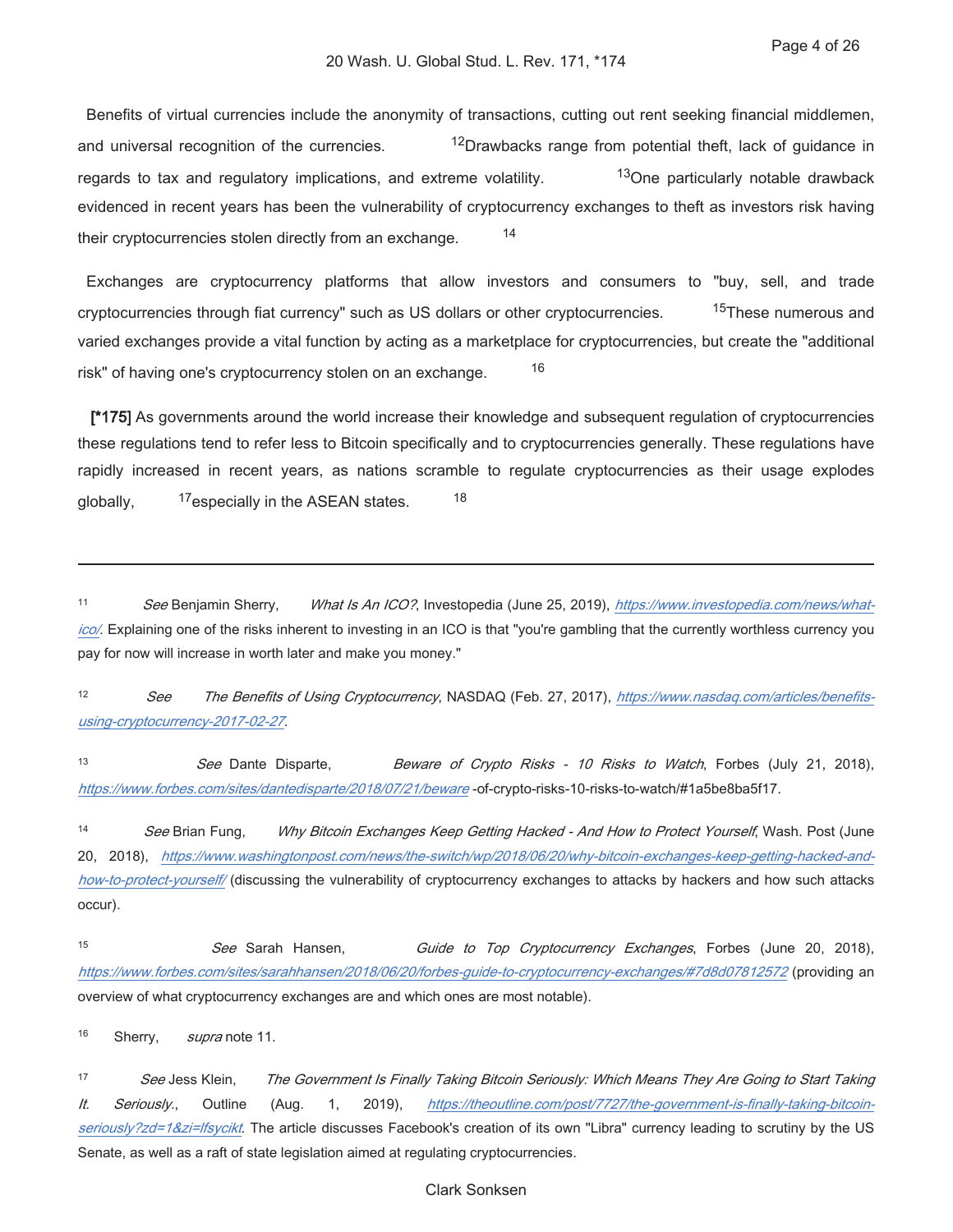If well designed, these could bolster cryptocurrencies by making people feel better protected from their more dangerous elements. But the bureaucrats may go too far with regulation and end up quashing innovative start-ups' ability to make full use of this technology's potential to empower individuals, break down monopolies, and reduce 19 cost, waste, and corruption.

Striking a balance between these inherent tensions in cryptocurrency regulations is a key challenge governments face when addressing these currencies.

# $[^*176]$

### Part 1B: Legality of Cryptocurrency by Country

The following is an overview on current legality and potential limits on uses of cryptocurrencies in various countries, focused on ASEAN member states, East Asian nations, and the United States specifically.

#### USA (Legal)

The United States Treasury treats Bitcoin and other cryptocurrencies as a "convertible virtual currency." <sup>20</sup>There is still much uncertainty around cryptocurrency regulation in the US as various government agencies treat it differently. "One example is the confusion around whether a particular token or coin constitutes a security (subject to SEC regulation), a commodity (subject to CFTC regulation), or a payment (subject to money transmitter <sup>21</sup>The confusion over whether cryptocurrencies should be requirements under FinCEN and state regulation)." treated as either securities, commodities, payments, or some combination of the three, is in part due to its <sup>22</sup>This confusion <sup>23</sup> creates a headache for US regulators as this question is integral in versatility.

18 See Preetam Kaushik. Decoding the Future of Blockchain for ASEAN in 2019, ASEAN Today (Jan. 21, 2019). https://www.aseantoday.com/2019/01/decoding-the-future-of-blockchain-for-asean-in-2019/ ("Virtually all governments in the region have a positive attitude towards cryptocurrencies and have passed laws to regulate currency markets and exchanges."); see also Leo Jakobson, Central Banks Across Southeast Asia are Embracing Blockchain, Mod. Consensus (Apr. 12, 2019), https://modernconsensus.com/regulation/asia-australia/central-banks-across-southeast-asia-are-embracing-blockchain/ ("Financial Authorities across Southeast Asia are embracing blockchain technology and digital currencies as a way of helping

the poor get better access to banking services that can help lift them out of poverty, as well as speeding and improving interbank payments and cross-border settlements.").

19 Fung, Supra note 14, at 13.

 $20$ See U.S. Treasury, Fin. Crimes Enf't Network, Statement of Jennifer Shasky Calvery, Director, Financial Crimes Enforcement Network, United **States** Department of Treasury (Nov. 19.  $2013$ ), https://www.fincen.gov/news/testimony/statement-jennifer-shasky-calvery-director-financial-crimes-enforcement-network.

 $21$ PWC. Regulatory Brief: Carving Up Crypto: Regulators Begin to Find Their Footing, (2018) https://www.pwc.com/us/en/financial-services/requlatory-services/publications/assets/cryptocurrency.pdf at 2.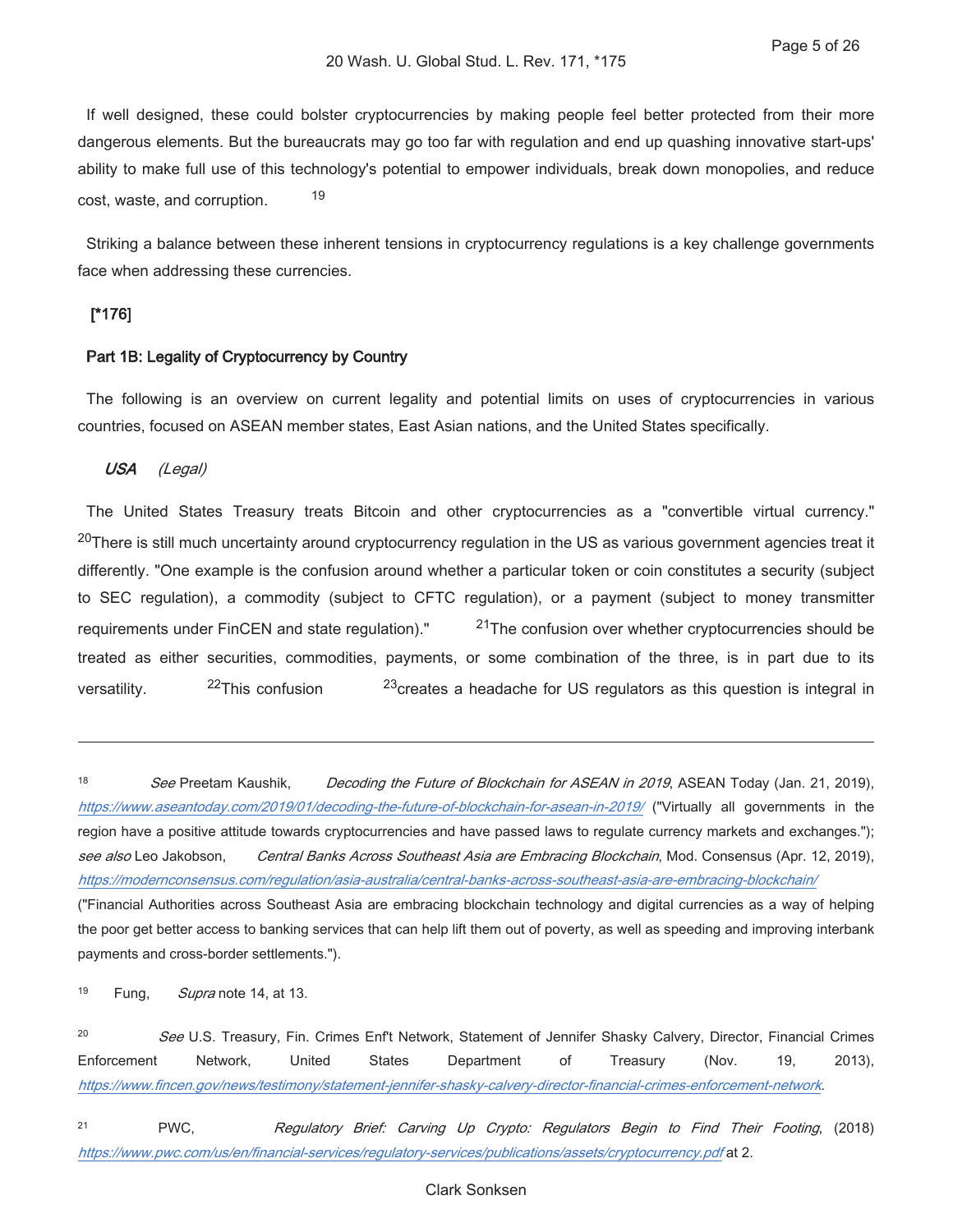determining which agency (the SEC, CFTC, or FinCEN) should have primary authority over shaping regulations. 24

[\*177] Adding further complexity is the fact that there also exist differing state regulations on cryptocurrencies, <sup>25</sup>This growing and perplexing patchwork of both which can potentially extend beyond federal regulation. federal and state regulations can lead to greater confusion than might exist if only one regulatory body governed. This has understandably led to "concerns from market participants over complying with the patchwork of regulation" 26 as parties struggle to understand what is or isn't allowed, and then comply with those laws.

### **ASEAN Member States**

# Singapore (Legal)

The Monetary Authority of Singapore (the central bank and chief financial regulatory authority) treats Bitcoin as <sup>27</sup>Interestingly, the Singaporean government first announced this legal and takes a hands-off approach. stance in 2013, ahead of many of its ASEAN peers which didn't begin to address the issue until 2016 or later. Earlier this year in 2019 the Singaporean Parliament passed the Payment Services Act which regulates Bitcoin and other cryptocurrencies as "digital payment tokens." <sup>28</sup>This noninterventionist approach has led Singapore to

 $22$ See Team Luno. Cryptocurrency: Is It a Security, Currency, or Asset?, Medium (Nov 18, 2018), https://medium.com/luno-money/cryptocurrency-is-it-a-security-currency-or-asset-1785acb1e60f ("It's this versatility that offers such great opportunities for a diverse range of people. For a migrant worker sending money to their family with heavy transfer fees, it acts as a currency. For an investor looking to diversify their portfolio, it acts as a commodity or security. For a developer looking to improve their Bitcoin network as a hobby, it might merely be seen as software.").

 $23$ See J. Riley Key, Lee Gilley & Erin Jane Illman, Cryptocurrencies: Currency, Commodity, Security, or Something Else?, Fin. Serv. Persp. (Feb. 5, 2019), https://www.financialservicesperspectives.com/2019/02/crytpocurrencies-currencycommodity-security-or-something-else/ (analyzing recent American legal decisions covering how cryptocurrencies should be defined, and how these definitions clash amongst the various US regulatory agencies: "While the SEC appears to take a broad view of what constitutes a security in the cryptocurrency space, not all regulators and courts agree").

24 Luno. supra note 22.

25 See Rakesh Sharma, More US States May Roll Out Cryptocurrency Regulations, Investopedia (June 25, 2019), https://www.investopedia.com/news/majority-us-states-are-still-acknowledge-cryptocurrencies/ (discussing the shift away from individual states' laissez-faire approach towards cryptocurrency regulation, to a more "hostile" view, with California and New York spearheading the effort).

26 PWC. supra note 21, at 2.

 $27$ See Terence Lee, Singapore Government Decides Not to Interfere with Bitcoin, Tech In Asia (Dec. 23, 2013), https://www.techinasia.com/singapore-government-decides-interfere-bitcoin (outlining the Singaporean government's early laissez-faire approach to cryptocurrency regulation).

### **Clark Sonksen**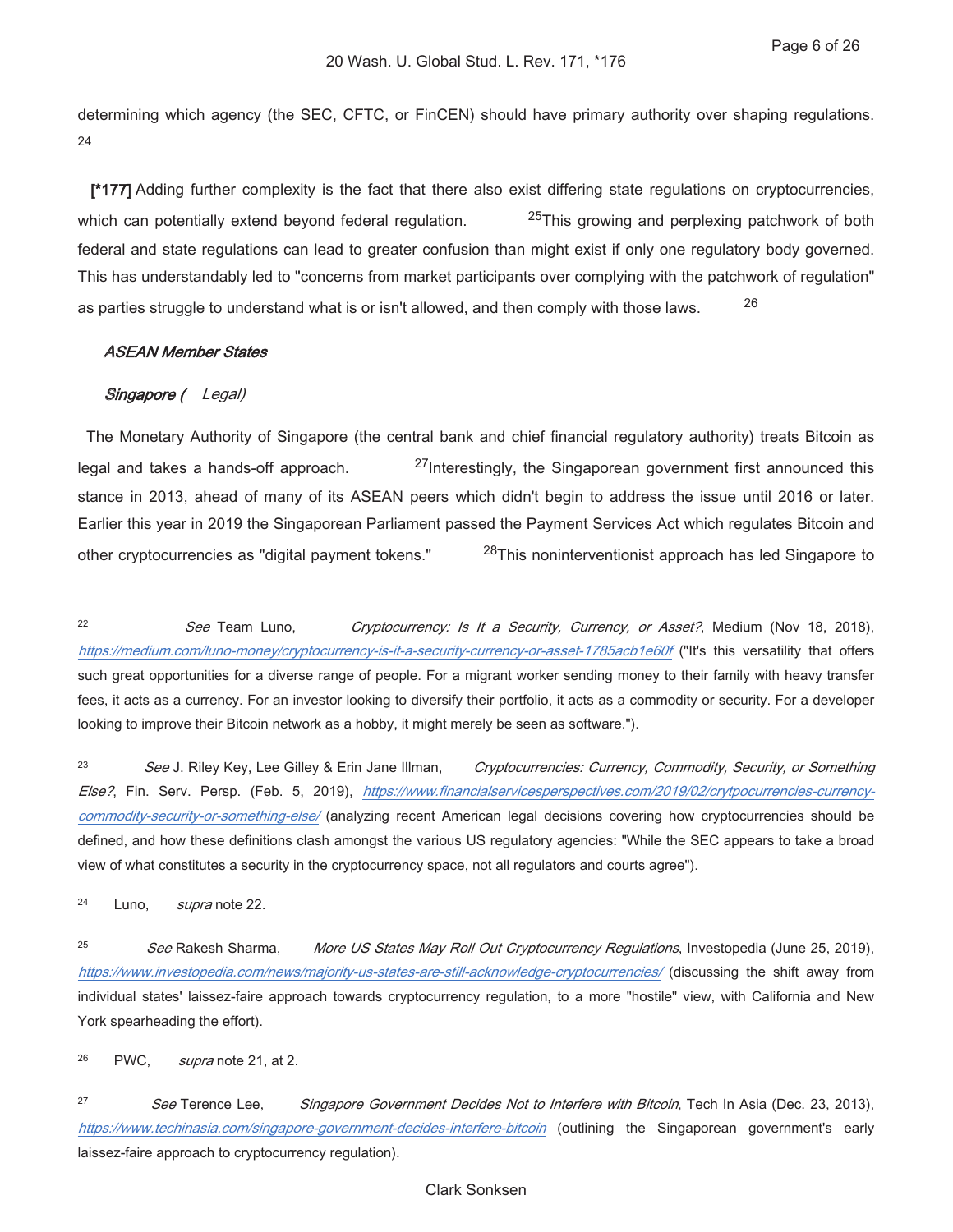become a hotspot for cryptocurrency exchanges <sup>29</sup> and startup companies based around innovations in the  $30$ blockchain space.

[\*178] This liberal approach to regulation, "coupled with the country's high level of indigenous talent, <sup>31</sup>has led the Singaporean government agency Infocomm entrepreneurial spirit, and fintech development," Media Development Authority (IMDA) to estimate that the blockchain market in Singapore has "the potential to achieve a market spending between US \$ 201 million to US \$ 272 million" by 2022 and upwards of US \$ 2 billion by 32 2030.

### **Brunei** (Legal for trading/holding, not usable as tender)

The Brunei Monetary Authority (AMBD) issued a press release in late 2017 confirming the government's stance that "cryptocurrencies are not legal tender in Brunei Darussalam and are not regulated by AMBD," in addition to warning residents "to be vigilant and exercise extreme caution when dealing with such currencies that are privately 33 issued"

The AMBD's stance that cryptocurrencies are not "legal tender" indicates that under Brunei law transactions completed with cryptocurrencies will not be recognized by the government as legitimate, in contrast with 34 However, the AMBD transactions completed with recognized legal tender (such as Brunei or US dollars).

29 See Christine Vasileva, Five Countries with the Most Number of Crypto Exchanges, Bitcoinist (Sept. 12, 2019), https://bitcoinist.com/top-5-countries-for-crypto-exchanges/ (anking Singapore as the fourth country in the world based on number of cryptocurrency exchanges.)

30 See Nidhi Singh, Why Singaporean Startups Are Riding High on Blockchain Technology, Entrepreneur (Oct. 30, 2018), https://www.entrepreneur.com/article/322528/.

 $31$ Deloitte's 2019 Global Blockchain Survey: Blockchain Gets Down to Business, Deloitte, 13-14 (2019), https://www2.deloitte.com/content/dam/Deloitte/se/Documents/risk/DI 2019-global-blockchain-survey.pdf (discussing how Singapore has successfully "positioned itself to promote cryptocurrency").

33 See Press Release, Autoriti Monetari Brunei Darussalam, Public to Exercise High Caution with Cryptocurrencies (Dec 22, 2017), https://www.ambd.gov.bn/SiteAssets/Lists/News/News/AMBD%20Press%20Release%20-%20Cryptocurrencies.pdf.

 $28$ See Monetary Auth. Sing., A Guide to Digital Token Offerings, at 14 (Apr. 5, 2019), https://www.mas.gov.sg/-/media/MAS/Regulations-and-Financial-Stability/Regulations-Guidance-and-Licensing/Guide-to-Digital-Tokens-Offering-lastupdated-on-5-April-2019.pdf at 14.

<sup>32</sup> See Infocomm Media Dev. Auth., The Future of Services (Annexes A-4: Artificial Inelligence & Data and Blockchain), https://www.imda.gov.sg/-/media/Imda/Files/Industry-Development/Infrastructure/Technology/Technology-Roadmap/Annexes-A-4-Artificial-Intelligence-and-Data-and-Blockchain\_Full-Report.pdf (last visited Jan. 16, 2021).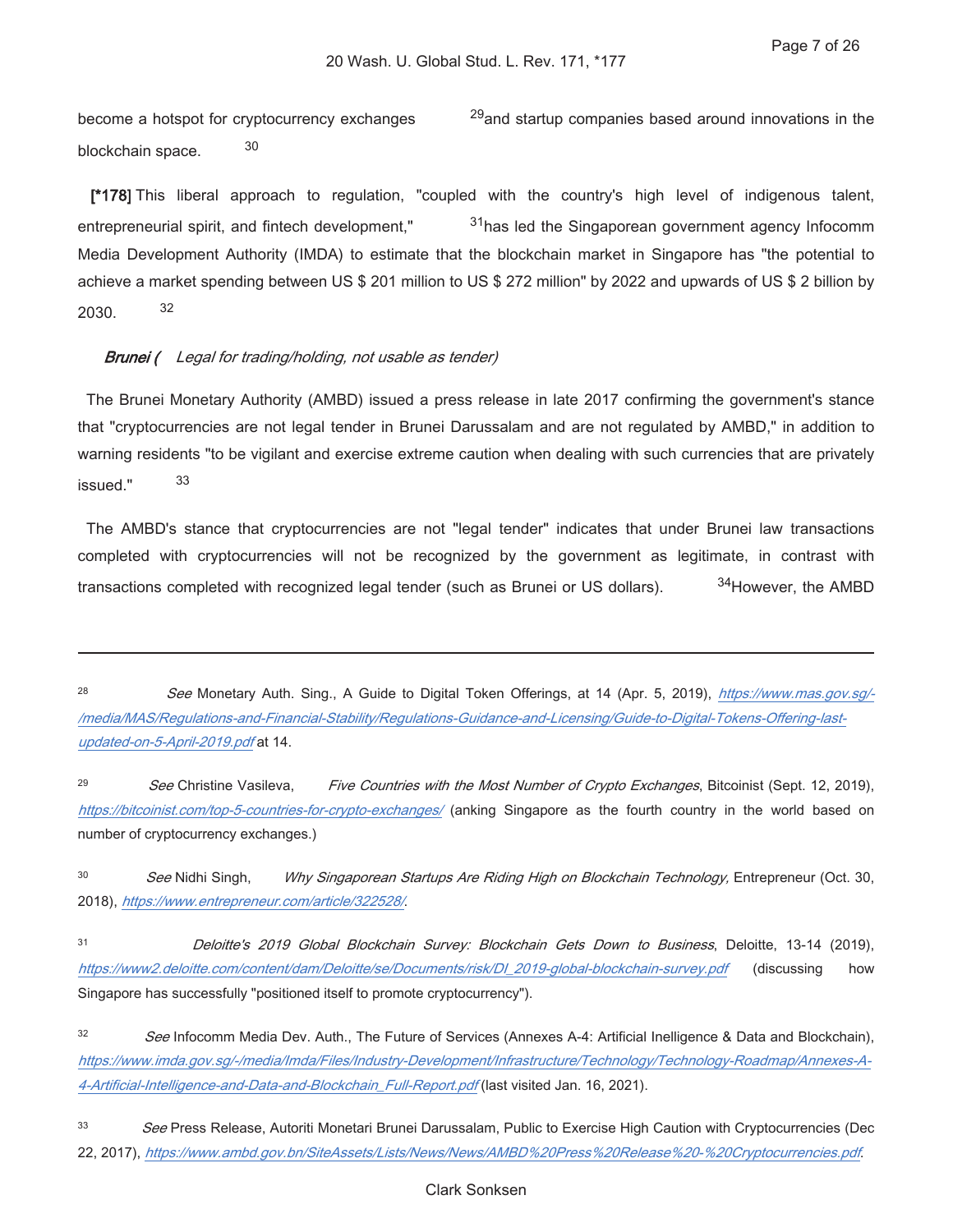didn't take the additional step of declaring them illegal, signifying that they are still legal to hold and trade for use as a store of value or as a commodity such as gold, rather than a currency. The AMBD has not issued any further statements on the issue since its 2017 press release.

# $[*179]$

#### Cambodia (Ambiguous, but effectively legal with restrictions placed only on banks)

The National Bank of Cambodia has asked banks not to facilitate transactions involving cryptocurrencies, <sup>35</sup> and also released a joint statement with the Cambodian Securities and Exchange Commission and the National Police force regarding future regulation. This statement left open the possibility of if, when, or how such regulation <sup>36</sup>However, the statement did provide a vague notion of the potential penalties one might face for might occur. 37 "engaging in unregulated activities," essentially meaning unlicensed activities.

More recently, the Cambodian Central Bank appears to have softened its stance towards blockchain technology 38 (at least internally) with plans to create an "in-house digital wallet."

# $[*180]$

(Legal for trading/holding, not usable for payments) Indonesia

#### $34$ Id.

 $35$ See Sok Chan, Bitcoin a Risky Business NBC Warns, Khmer Times (Dec. 6, 2017), https://www.khmertimeskh.com/94114/bitcoin-risky-business-nbc-warns/ (quoting the National Bank of Cambodia Director General as requesting "banks in Cambodia not to allow people to conduct transactions with cryptocurrencies").

36 See Ross Taylor, Dino Santaniello, Jay Cohen & Praew Annez, Cryptocurrency Regulations in Mainland Southeast Asia, Lexology (Sept. 9, 2019), https://www.lexology.com/library/detail.aspx?g=33dabdac-5ee5-4fb3-af6f-9d7ea38b340f (authors affiliated with Tilleke & Gibbins).

37 Marie Huillet. Cambodian Regulators Say Dealing in Crypto Without License is Illegal, Coin Tel. (June 19, 2018), https://cointelegraph.com/news/cambodian-regulators-say-dealing-in-crypto-without-license-is-illegal ("The statement appeals to the public to be "cautious' of dealing with cryptocurrencies without duly obtaining a license, stating that unlicensed activities will be subject to penalties "in accordance with applicable laws."").

38 Danny Nelson, Cambodia's Central Bank Testing Digital Wallet to Ease Cross-Border Payments, Yahoo! News (Oct. 18, 2019), https://news.yahoo.com/cambodia-central-bank-testing-digital-050014686.html ("The National Bank of Cambodia (NBC) signed an agreement last week with Malaysia's Maybank to determine how the banks' respective digital payment platforms - Bakong and Maybank2u - can work in tandem to reduce often crippling remittance fees.").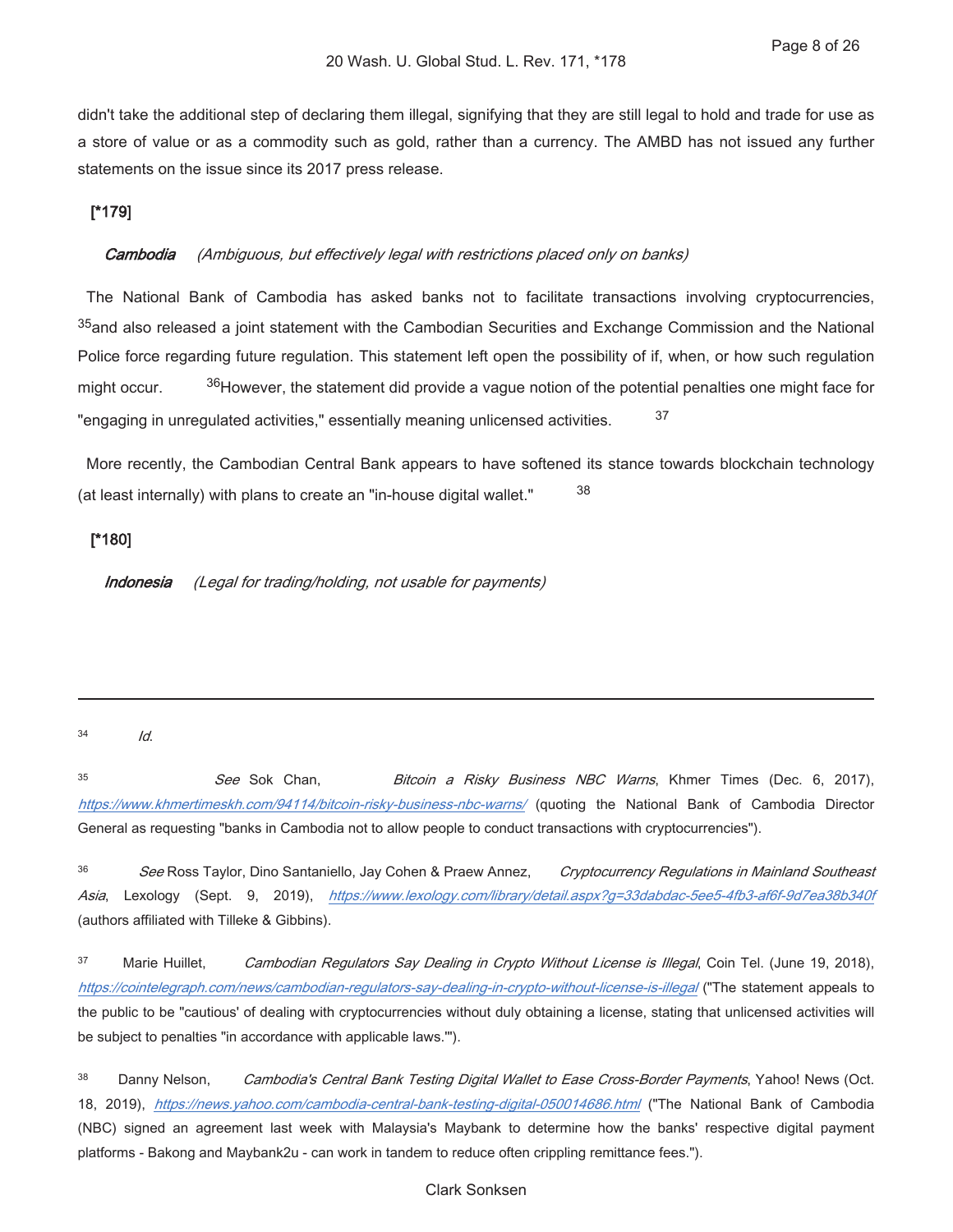In early 2018, the Indonesian Central Bank issued a press release <sup>39</sup>regarding a new regulation  $40$  which cautioned against the dangers of cryptocurrencies and reaffirming their illegality as a payment system. The press release "warned all parties not to sell, buy, or trade virtual currencies" and also stated "that virtual currencies, including bitcoin, are not recognized as legitimate instrument of payment, and therefore not allowed to be used for 41 payment in Indonesia."

Early in 2019 an agency within the Indonesian Ministry of Trade promulgated guidelines for the trading of  $42$ These cryptocurrency futures which require minimal capital requirements for cryptocurrency traders. quidelines provided clarification that cryptocurrencies status in Indonesia is as a commodity, while also stifling potential investment in it. This stifling of investment is due to the new "minimum paid-up capital for a new trader <sup>43</sup>This represents a greater minimum offering future contracts for crypto assets," set at over \$71 million USD. capital amount than is required to merely open a bank in most parts of the country, effectively freezing out most 44 potential firms who might wish to enter the market.

Additionally, the Indonesian Attorney General's office recently hosted a multiday cryptocurrency summit for ASEAN lawyers, created as a response to "an alleged increase in illicit activity worldwide using bitcoin and other 45 [\*181] tokens," further demonstrating Indonesia's unfavorable outlook on the usage of cryptocurrencies.

Laos ( Not illegal for individuals per se but prohibitions have been placed financial institutions)

 $42$ See Tabita Diela, Cryptocurrency Traders Protest Indonesia's New Futures Rules, Reuters (Feb. 13, 2019), https://www.reuters.com/article/us-indonesia-crypto/cryptocurrency-traders-protest-indonesias-new-futures-rules-

idUSKCN1Q30IM ("To encourage trade and protect customers, the Commodity Futures Trading Regulatory Agency ... last week issued a regulation that set a ... (\$71.17) million as the minimum paid-up capital for a new trader offering future contracts for crypto assets.").

43  $Id.$ 

 $44$ Id.

<sup>39</sup> See Press Release, Bank Indon., Bank of Indonesia Warns All Parties Not to Sell, Buy, or Trade Virtual Currency (Jan. 13, 2018), https://www.bi.go.id/en/ruang-media/siaran-pers/Pages/sp\_200418.aspx.

<sup>40</sup> See President Republic Indon., Regulations on Cryptocurrencies (2011), https://perma.cc/DNX8-FR6Z.

 $41$ Press Release, Bank of Indon., supra note 39.

<sup>45</sup> Anja van Oosterhout, Indonesia Trains Lawyers in Crypto Crime as Bitcoin Ban Continues, Bitcoinist (Oct. 1, 2019, 6:00 AM), https://bitcoinist.com/indonesia-trains-lawyers-in-crypto-crime-as-bitcoin-ban-continues (analyzing how Indonesia has "doubled down on its zero-tolerance policy" regarding a ban on usage on usage of cryptocurrencies as forms of payment within the country).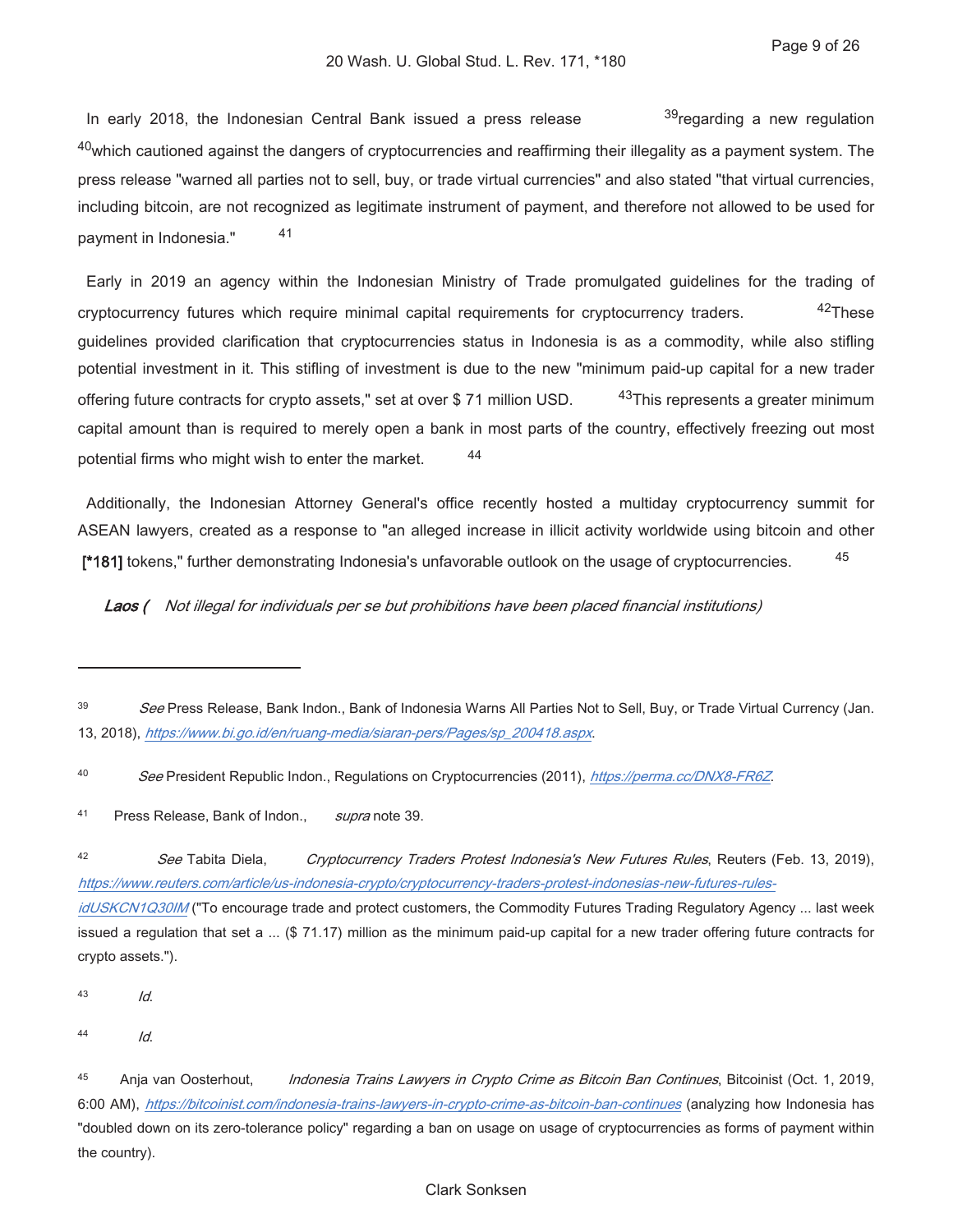The Bank of Laos has only issued two notifications regarding cryptocurrencies while not putting any regulatory scheme into place. These notifications did not declare cryptocurrencies to be legal or illegal, but did affirmatively <sup>46</sup>However, potential penalties state that financial institutions are restricted from facilitating their transactions. 47 have yet to be laid out, so individuals may be open to legal liability for using them.

#### (Legal as a security, with a ban on ICO's but allowance of IEO's) Malaysia

The Malaysian government has created much more developed laws than some of its neighbors when it comes to the regulation of cryptocurrencies, with a flood of prominent regulations since early 2019. These efforts are spearheaded by the Malaysian Securities Commission and the Central Bank of Malaysia who treat cryptocurrencies 48 as a security rather than as a currency or commodity.

[\*182] The earliest statement from the Central Bank of Malaysia came in 2014 stating Bitcoin "is not recognized <sup>49</sup>However, in 2019 Malaysia made significant strides in regulating investment in as legal tender." <sup>50</sup> with the Central Bank of Malaysia giving approval for three particular companies to cryptocurrencies. "operate digital asset exchanges or crypto currency exchanges in Malaysia" and requiring exchanges not approved

47  $\overline{M}$ 

<sup>46</sup> See Jay Cohen. Cryptocurrency Regulations in Mainland Southeast Asia, 10 Informed Couns. 1, 2 (2019) ("Some have interpreted this response as the BOL waiting to learn more about cryptocurrency before deciding upon its approach merely urging caution rather than taking steps towards providing a clear legal framework. However, although cryptocurrency has not been declared illegal per se, the BOL's position lays the groundwork for a potentially negative response.").

<sup>48</sup> See Quek Li Fei, Mike Chiam, Samuel Ling & Adrian Toh, The State of Cryptocurrency Regulation: Southeast Asia, CNPLaw (Feb. 22, 2019) https://www.cnplaw.com/the-state-of-global-cryptocurrency-regulation-southeast-asia/ (detailing Malaysia's regulatory scheme along with other ASEAN member states in the region: "In Malaysia, issuances of digital assets via ICOs and the trading of digital assets at digital asset exchanges in Malaysia must comply with laws administered by both the Securities Commission Malaysia ("SC Malaysia") and Bank Negara Malaysia ("BNMN"). All digital currencies and tokens are prescribed as securities under securities law").

 $\overline{49}$ See Press Release, Bank Malay., Statement on Bitcoin (Jan. 2, 2014). The full statement reads: "The Bitcoin is not recognized as legal tender in Malyasia. The Central Bank does not regulate the operations of Bitcoin. The public is therefore advised to be cautious of the risks associated with the usage of such digital currency." Id.

<sup>50</sup> See Liz Lee, Malaysia to Regulate Initial Coin Offerings & Cryptocurrency Trade, Reuters (Jan. 14, 2019), https://uk.reuters.com/article/us-crypto-currencies-malaysia/malaysia-to-regulate-initial-coin-offerings-cryptocurrency-tradeidUKKCN1P80PH ("The [finance] minister said an order to recognize digital currencies and digital tokens as securities will come into force on Jan. 15 [2019] under the regulation of the Securities Commission Malaysia.").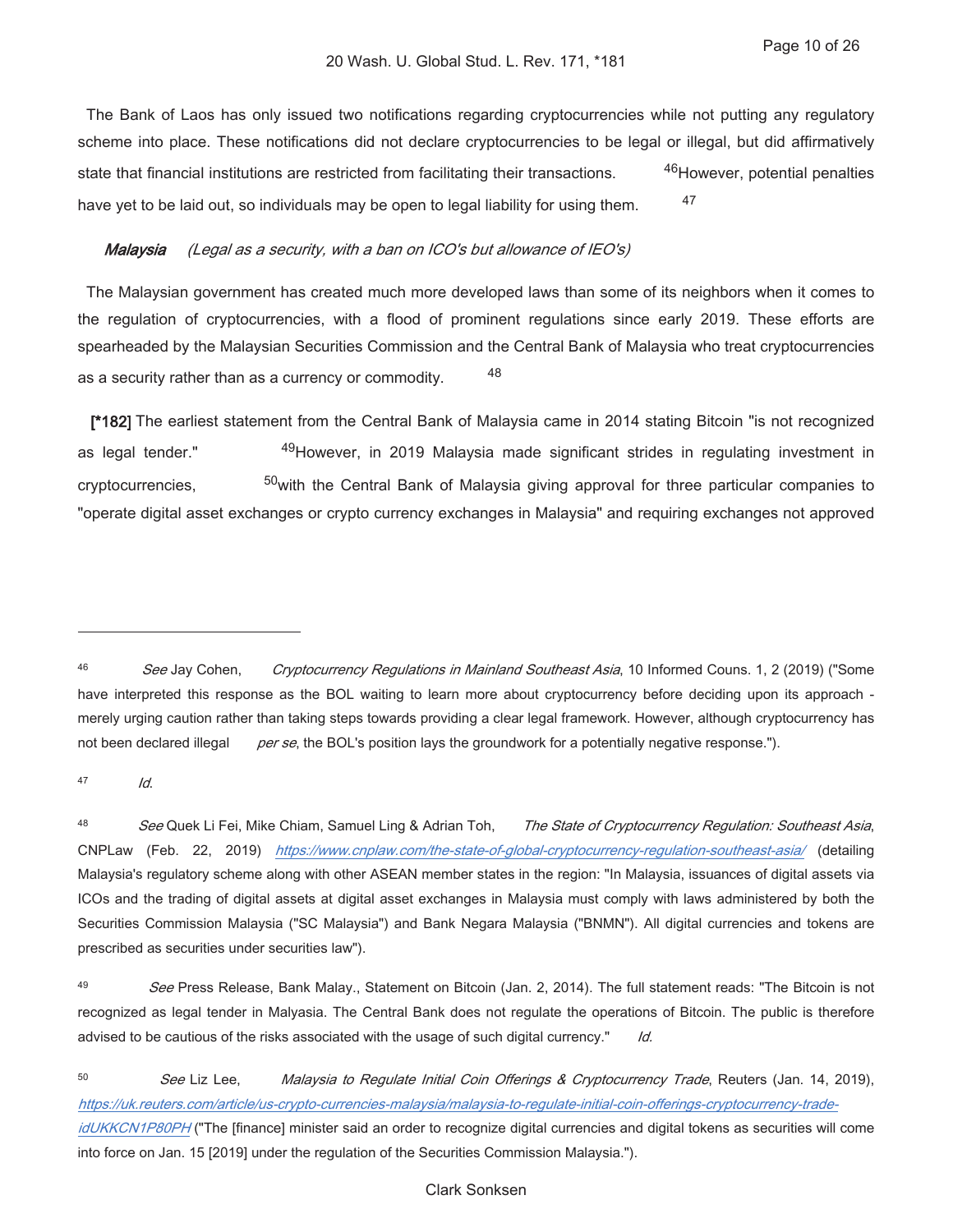by the governing bodies to "cease all activities immediately and return all monies and assets collected from 51 investors."

In 2020 Malaysia took a further progressive regulatory step in banning ICOs but allowing IEOs (Initial Exchange  $52$ The key difference between the two is that IEOs must be "carried out through a cryptocurrency Offerings). <sup>53</sup>The Malaysian Securities commission "cited overwhelming exchange rather than a sole token issuer." industry support" for the change, with investors set to benefit from due diligence requirements placed on exchange <sup>54</sup>In addition to the due diligence requirements, IEO operators [\*183] must also meet minimum operators. 55 capital requirements "equivalent to US \$ 1.2 million."

#### Mvanmar (Ambiguous for individuals, with explicit restrictions on financial institutions)

The only statement made by the Central Bank of Myanmar (CBM) regarding cryptocurrencies came in May of 2019. "clarifying that it does not recognize digital currencies as legal tender. The CBM also stated that financial institutions in Myanmar are not allowed to accept or facilitate transactions involving digital currencies and 56Furthermore, the CBM laid out potential transactions and exchanges involving digital currencies." punishments which might be levied on financial institutions for disobeying its statement, including "administrative

 $52$ See Christina Comben, Malaysia Bans Initial Coin Offerings, Yahoo! Finance (Jan 16, 2020), https://finance.yahoo.com/news/malaysia-bans-initial-coin-offerings-160014310.html.

53 Id. This article explains that who is eligible to operate IEOs is subject to a number of limitations. These include "necessary permission from the Securities Commission" and maintenance of "a trust account for funds received from investors that is licensed by a Malaysian financial institution." Additionally, token issuers face "several stipulations" as well, including the need to be locally incorporated, having "at least two executive employees whose principle residence is in Malaysia," maintaining minimum paid-up capital requirements of US\$ 125,000," and finally demonstrating that the new token "provides meaningful digital value or an innovative solution for Malaysia." Id.

54 Id. (these due diligence requirements include assessing "the viability and characteristics of the token").

55 Osato Avan-Nomayo, Malaysia Bans ICO's Issues Regulations for IEOs Instead, Bitcoinist (Jan. 15, 2020), https://bitcoinist.com/malaysia-bans-icos-regulates-ieos-instead/ (explaining the move from ICOs to exchange backed IEOs).

<sup>51</sup> Ooi Tee Ching, SC Conditionally Approves 3 Crypto Currency Exchanges, New Straits Times (June 4, 2019). https://www.nst.com.my/business/2019/06/493892/sc-conditionally-approves-3-crypto-currency-exchanges (providing further details on the approval of three specific exchanges, including that the companies would be allowed "up to nine months to fully comply with all regulatory requirements prior to receiving a full license" and that "all cryptocurrencies and digital assets will require prior approval before they can be traded on any exchanges").

<sup>56</sup> Central Bank of Myanmar Warns Against Use and Trade of Cryptocurrencies, Allen & Gledhill (May 29, 2019), https://www.allenandgledhill.com/mm/publication/articles/10979/central-bank-of-warns-against-use-and-trade-ofcryptocurrencies.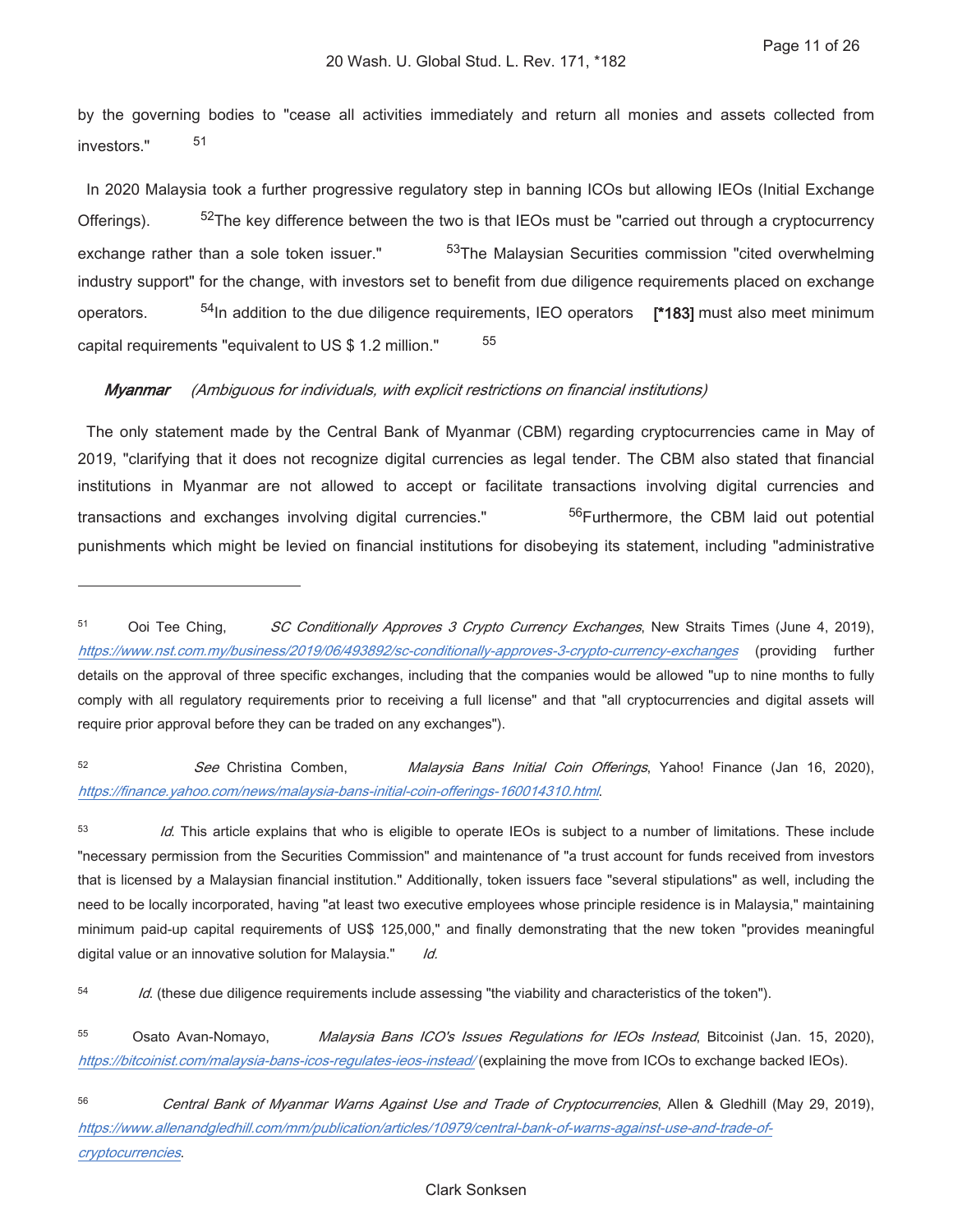sanctions up to and including the revocation of licenses" <sup>57</sup> while merely providing a warning to individual users. Myanmar is similar to fellow ASEAN member state Laos, in both its lack of regulation on the issue and the particular stance taken.

#### Philippines  $(Leqal)$

<sup>58</sup> and the Central Bank published Usage of cryptocurrencies in the Philippines has been legal since 2014, guidelines in 2017 for their usage as well as establishment of virtual currency exchanges and potential penalties. <sup>59</sup>Rules for "entities" acting as exchanges include the need to obtain "Certificates of Registration ... register with the country's Anti-Money Laundering Council Secretariat," and also subject themselves to "registration and annual fee  $60$ Penalties range from mere written reprimands and fines to, most [\*184] importantly, cancellation services." of registration and thus the ability to operate legally as an exchange. <sup>61</sup>Since the regulations have been enacted, there have been at least thirteen Virtual Currency Exchanges (VCE's) licensed by the Central Bank as of 62 October 2019.

In recent years, the Central Bank has taken repeated steps to warn the public about potential dangers of investing 63A recent high-profile cryptocurrency in cryptocurrencies, primarily due to the volatility of their market prices. scam (originating in the country but targeted at China)  $64$ appears to have emboldened the government to act

57 Press Release, Bank of Indon., supra note 39.

58 See Press Release, Cent. Bank Phil., Advisory on the Use of Virtual Currencies (Dec. 29, 2017).

59 See Office of the Governor, Guidelines for Virtual Currency [VC] Exchanges, Mem. Circ. No. 944 (Jan. 19, 2017) (Phil.).

60 The Philippines Just Released New Rules for Bitcoin Exchanges, Coindesk (Feb. 7, 2017), Stan Higgins, https://www.coindesk.com/philippines-just-released-new-rules-bitcoin-exchanges (providing a short summary of the regulations at the time they were announced).

61 Guidelines for Virtual Currency [VC] Exchanges, supra note 59, at 5.

 $62$ See Ben O. de Vera. IMF Sees PH Potential as Key Market for Cryptocurrency, Other Internet-Based Wealth, https://business.inguirer.net/286444/imf-sees-ph-potential-as-key-market-for-Inquirer.net (Jan. 2, 2020,  $3:54$  PM), cryptocurrency-other-internet-based-wealth (providing an update on the current number of registered VCEs).

63 BSP to Public: Be Wary of Cryptocurrencies, PhilStar Glob. (June 10, 2019, 12:00 AM), See Lawrence Agcaoili, https://www.philstar.com/business/2019/06/10/1925041/bsp-public-be-wary-cryptocurrencies (quoting the BSP Deputy Governor as stating that "bitcoins are limited in use at this point[], value is very volatile," along with listing "limitations of bitcoins as substitute for fiat money").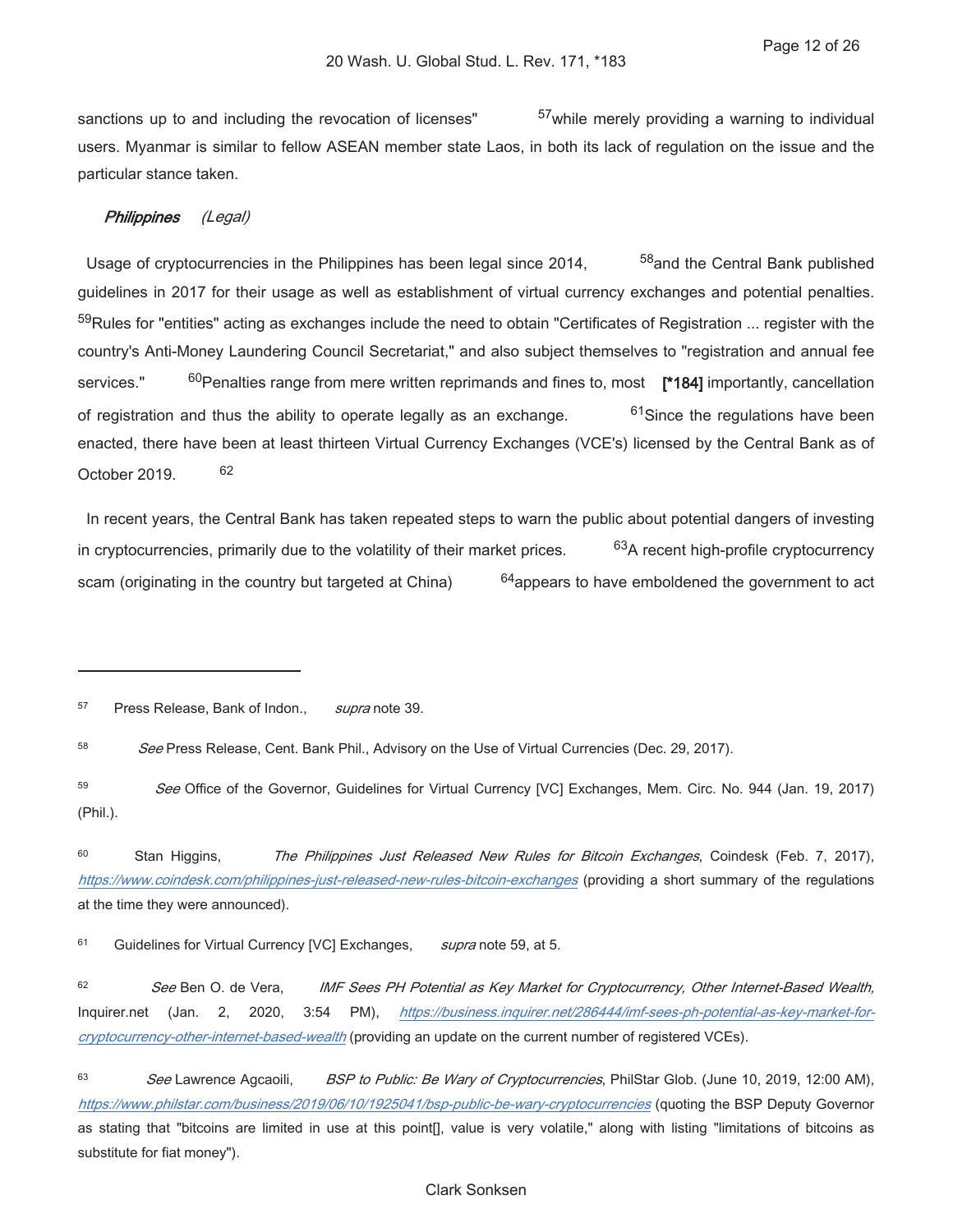$65$ The success of these regulatory schemes has even caught the eye of the IMF, and tighten regulations. which has "urged the Philippines to improve collection of transaction data for crypto assets." Nevertheless, the 66 country continues to attract cryptocurrency investors.

# $[*185]$

### **Thailand** (Legal, but with restrictions on the banking sector from their use)

Thailand has the most well developed and clear-cut requlation of cryptocurrencies (alongside Singapore) in the ASEAN region, <sup>67</sup> with regulations focused on "businesses undertaking digital-asset-related activities." 69<sub>and</sub> was later <sup>68</sup>The initial regulation came in the form of an "Unofficial Decree on Digital Asset Businesses" 70 followed with two additional regulations, all issued by the Thai Securities and Exchange Commission.

The key to understanding Thailand's regulatory structure is knowing that digital assets are categorized into either 71<sub>or</sub> "digital tokens," "cryptocurrencies"  $72$  and then that "there are two activities which are regulated under this law, namely (1) the offering of Digital Tokens to the public in the primary market and (2) the operation of

64 See Daxim L. Lucas. Raid on Chinese-Manned Firm Exposes Cryptocurrency Scam, Inquirer.net (Sept. 16, 2019, 4:59 AM), https://business.inquirer.net/279076/raid-on-chinese-manned-firm-exposes-cryptocurrency-scam (detailing the arrest of "277 Chinese nationals during a raid ... on suspicion of using cryptocurrency operations to dope unsuspecting would-be investors back in China").

65 See Kevin Helms. Changes Afoot for Philippines Crypto-Friendly Economic Zone, Bitcoin.com (Sept. 19, 2019), https://news.bitcoin.com/changes-afoot-for-philippine-crypto-friendly-economic-zone/ ("The special economic zone in the Philippines known for its crypto friendliness is undergoing some changes. Government-owned Cagayan Economic Zone Authority (Ceza) is investigating a case involving one of its licensed crypto exchanges after a tip from the Chinese government. The authority has also issued new directives to all of its licensees, including 40 crypto exchange operators.").

66 Lucas. supra note 64.

67 See Baker McKenzie, A Complete Guide to Regulations on Cryptocurrencies and ICOs in Thailand (2018), https://www.bakermckenzie.com/-/media/files/insight/publications/2018/09/bk\_thailand \_completeguidecryptoicos\_sep18.pdf?la=en.

68 Quek Li Fei et al., supra note 48.

69 See Emergency Decree on Digital Asset Businesses, B.E. 2561 (2018) (unofficial translation by Linklaters (Thailand) Ltd.), https://cdn.crowdfundinsider.com/wp-content/uploads/2018/11/Thai-digitalasset\_decree\_2561\_EN.pdf.

 $70$ See Quek Li Fei et al.. supra note 48.

 $71$ Baker McKenzie, supra note 67, at 4-6.

72

ld.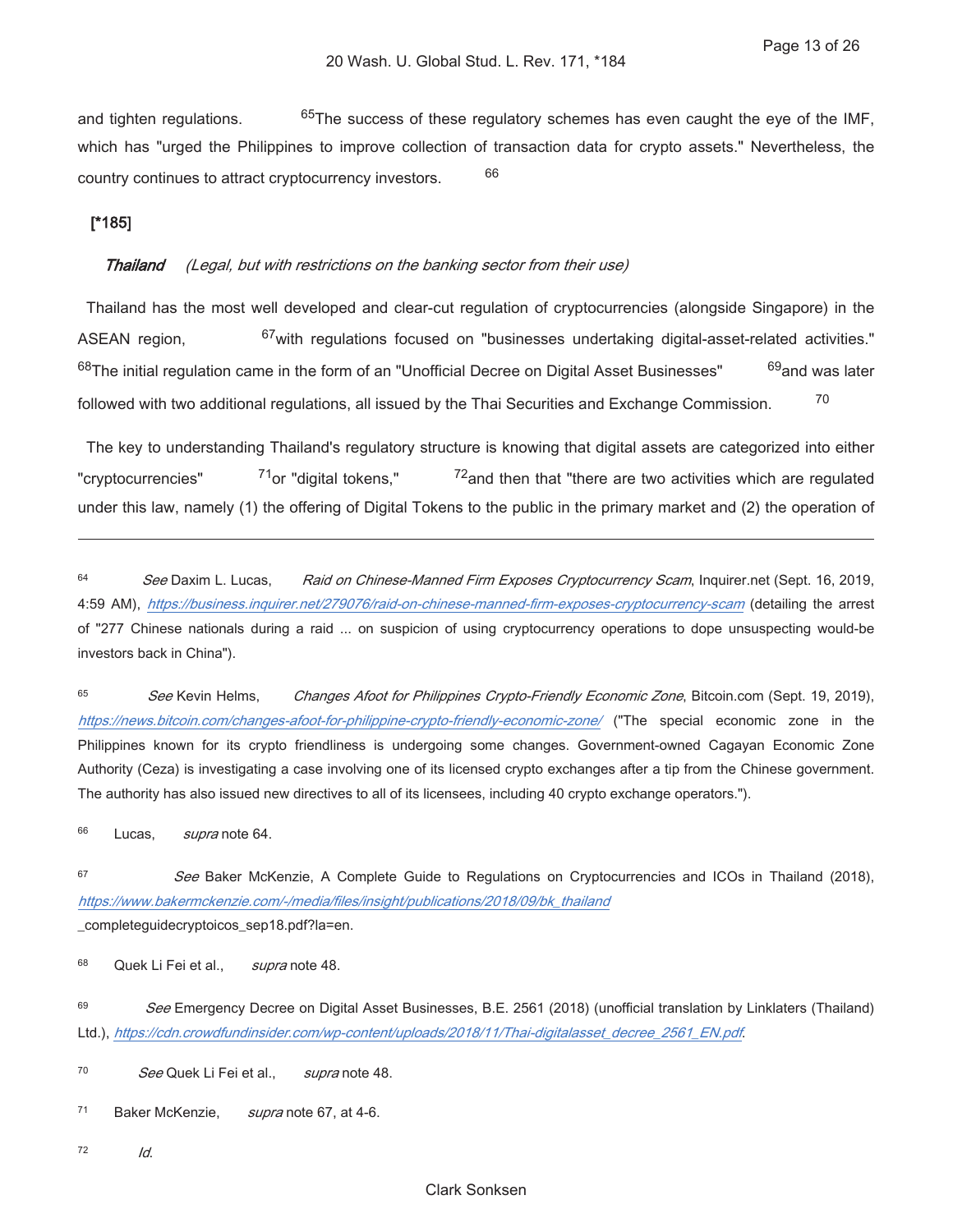Digital Asset Businesses in the secondary market." <sup>73</sup>The restrictions placed on issuers, investors, financial 74 institutions, and other interested parties stem from the above categories.

The Bank of Thailand later listed the restrictions placed on banks when dealing with cryptocurrencies, directed at <sup>75</sup>The country has also taken steps stopping any potential trading or creation of exchanges for the currencies.  $^{76}$ to [\*186] help usher in the first legal to approve four new cryptocurrency service providers in July of 2019 77 and plans to amend its SEC regulations in 2020 to continue facilitating "the growth of launch of an ICO 79 digital assets." <sup>78</sup> as blockchain-focused startups continue to set up shop in the country.

 $73$  $\overline{ld}$ .

74  $Id.$ 

75 See Helen Partz, Bank of Thailand Allows Banks to Open Subsidiaries for Crypto Dealings, Coin Tel. (Aug. 4, 2018), https://cointelegraph.com/news/bank-of-thailand-allows-banks-to-open-subsidiaries-for-crypto-dealings.

76 See Kevin Helms. Thailand Approves 4 New Cryptocurrency Service Providers, Bitcoin.com (July 13, 2019), https://news.bitcoin.com/thai-government-approves-new-cryptocurrency-service-providers/ ("The Thai Securities and Exchange Commission has approved four new cyrpto business operators to legally operate in the country. In addition to licensing a new cyrpto exchange, the government has officially approved the country's first three digital token portals. Meanwhile, new rules, conditions, and procedures have been introduced for digital asset businesses.").

77 See SE Digital Keen to Democratise Thai Financial Markets as the Official ICO Portal, Bangkok Post (Oct. 11, 2019, 12:45 PM), https://www.bangkokpost.com/thailand/pr/1769989/ ("SE Digital Co., Ltd (SE Digital) ... has officially obtained approval from the Securities and Exchange Commission (SEC) to fully operate in Thailand as an Initial Coin Offering (ICO) Portal. Its inaugural ICO portal operation will mark the official beginning of the regulated digital capital market and drive the transformation of Thailand into an advanced economy.").

78 Nuntawun Polkuamdee. SEC to Amend Decree on Digital Asset Businesses, Bangkok Post (Nov. 25, 2019, 9:00 AM), https://www.bangkokpost.com/business/1801374/sec-to-amend-decree-on-digital-asset-businesses SEC's (detailing the concerns that "laws should not be outdated and should serve market needs, especially for new digital asset products, and be competitive with the global market. We need to explore any possible obstacles.").

79 See William Hicks, Blockchain Edge Entices Startups: Thailand Leads Pack in Adopting New Tech, Bangkok Post (Oct. 24, 2019, 4:01 AM), https://www.bangkokpost.com/business/1778764/blockchain-edge-entices-startups (contrasting Thailand's "relatively friendly environment for blockchain companies" with other countries who "are behind in terms of clear regulation from the SEC").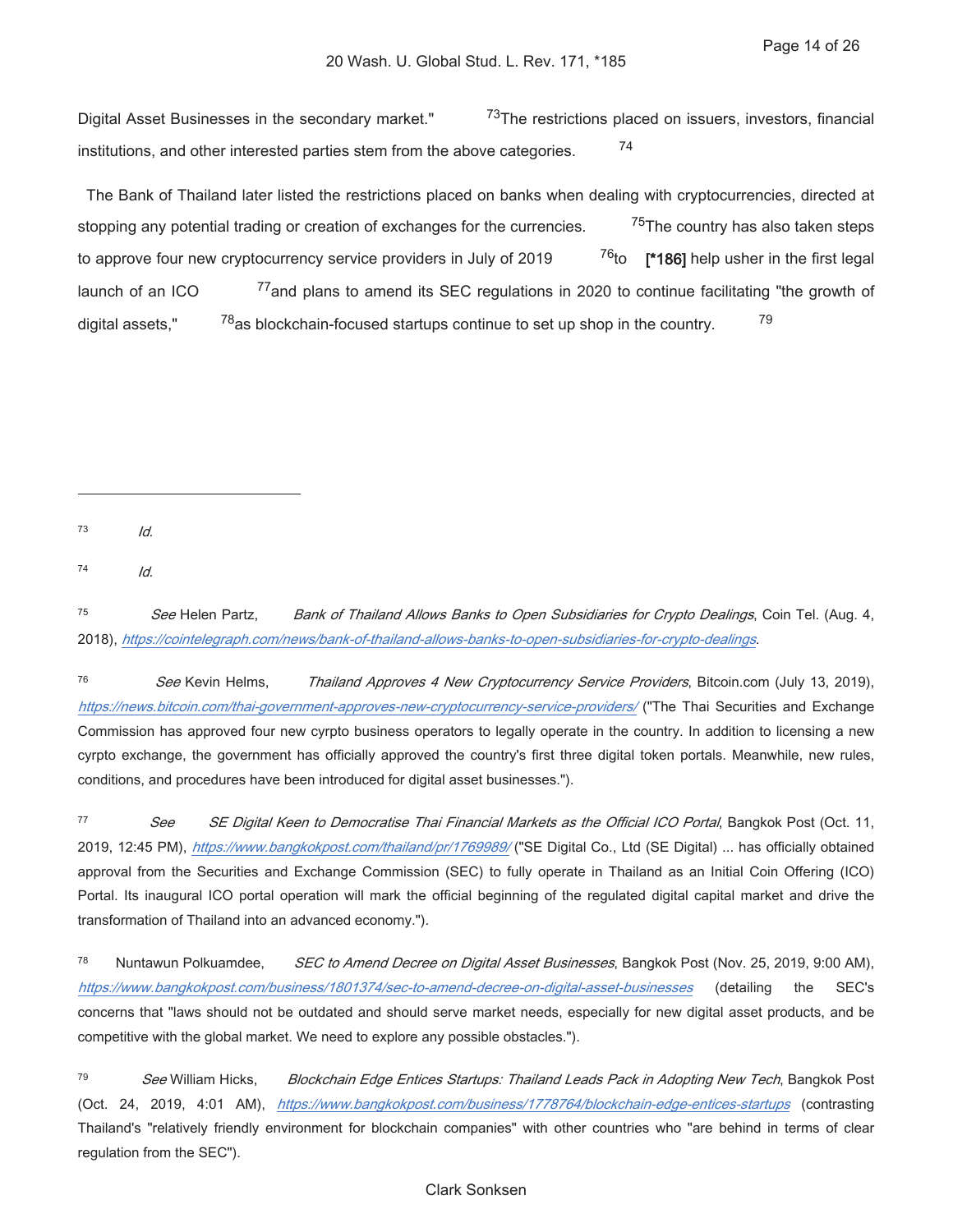This welcoming environment has led to a number of recent successes, including a partnership between popular 80along with another cryptocurrency Ripple and Thailand's oldest financial institution Siam Commercial Bank, 81 However, the public reception to partnership between Ripple and Thai cryptocurrency exchange Bitkub. these successes has been weakened due to a collapse of a high-profile cryptocurrency pyramid [\*187] scheme 83 82 and subsequent kidnapping of a Singaporean cryptocurrency investor in Bangkok.

### Vietnam ( Legal to hold/trade, but explicitly banned as a payment tool)

Cryptocurrencies, generally referred to as "virtual assets" in Vietnam, are prohibited as payment tools in the <sup>84</sup>Due to their popularity, and a high-profile scam which affected many Vietnamese citizens in 2018, country. <sup>85</sup>the government issued Directive 101 ordering the State Bank and Ministries of Finance and Public Security to 86 Despite these seemingly harsh restrictions there is at either halt, restrict, or monitor usage of virtual assets.

82 See King-Oua Laohong, DSI to Investigate Cryptocurrency Pyramid Scheme, Bangkok Post (Jan. 16, 2020, 7:31 https://www.bangkokpost.com/thailand/general/1836564/dsi-to-investigate-cryptocurrency-pyramid-scheme (recounting AM). how victims lost nearly US \$ 2.5 million to a "cryptocurrency trading scheme called "Khung Nong Cryptocurrency Trading" which was popular in the south of Thailand throughout 2018).

83 See Rachel Genevieve Chia, Singaporean Kidnapped and Tortured in Thai Forest Said he Paid His Own Ransom in Bitcoin, Then Used Martial Arts to Grab a Gun Pointed at his Head and Escape, Bus. Insider Sing. (Jan. 14, 2020), https://www.businessinsider.sg/singaporean-kdinapped-and-tortured-in-thai-forest-said-he-paid-his-own-ransom-in-bitcoin-thenused-martial-arts-to-grab-a-gun-pointed-at-his-head-and-escape/ (describing how "a Singaporean businessman was kidnapped on a recent work trip to Thailand, tortured, and forced to transfer S\$ 62,500 in Bitcoin to his abductors").

84 See note 17.

85 New Cryptocurrency Scam Hits Vietnam as Miners Leave for US, Nikkei Asia(Aug. 1, 2018, 12:12 PM), https://asia.nikkei.com/Spotlight/Bitcoin-evolution/New-cryptocurrency-scam-hits-Vietnam-as-miner-leaves-for-US ("More than 300 investors reported a suspected cryptocurrency scam to Vietnamese authorities ... after the head of a bitcoin mining startup disappeared along with \$35 million in client money... . The case comes three months after Vietnam saw the biggest racket in cryptocurrency history, where investors said they were robbed of as much as \$660 million in initial coin offerings.").

<sup>80</sup> See Siam Commercial Bank Develops Ripple App for Cross-Border Payments, Ledger Insights (Jan. 6, 2020), https://www.ledgerinsights.com/siam-commercial-bank-ripple-cross-border-payments/. "Thailand's Siam Commercial Bank (SCB) has leveraged RippleNet to upgrade the mobile app SCB Easy for an instant, low cost cross-border payment solution."

<sup>81</sup> Ripple Seals Partnership With Bitkub to Enhance Cross-Border XRP Transactions, Herald See Solomon Odunayo, Sheets (Jan. 18, 2020), https://heraldsheets.com/2020/01/18/ripple-seals-partnership-with-bitkub-to-enhance-cross-border-xrptransactions/(reporting on an interview with Bitkub's CEO who "believes that Ripple's payment solution would serve as a needed and calculated aid to drastically reduce the cost of cross-border payments").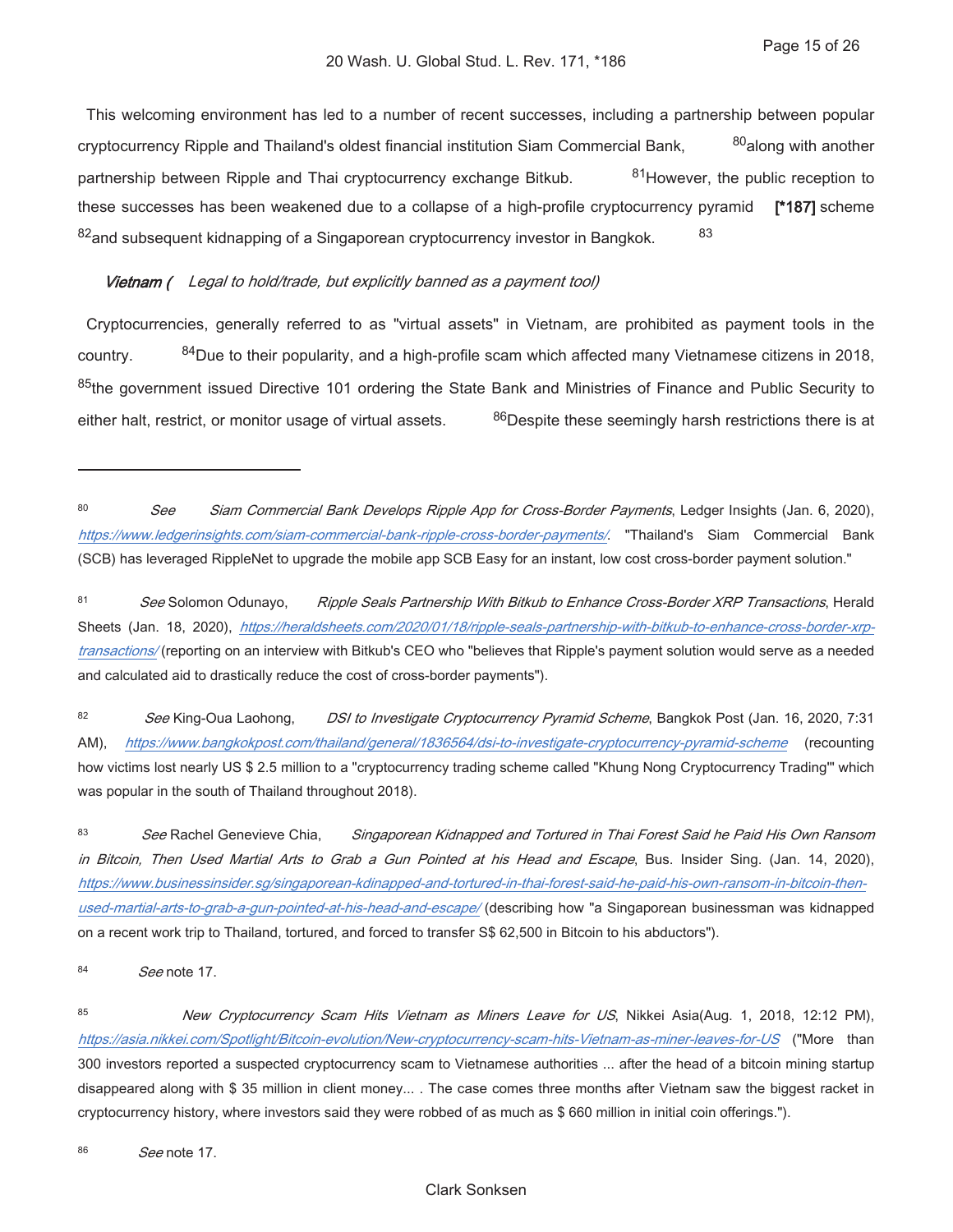least one cryptocurrency exchange which has launched in the country under in the wake of these restrictions. 87 However, the legality of the exchange is questionable, as its mere existence appears to be at odds with how the laws were written and initially enforced.

# $[^*188]$

### **East Asia**

#### Japan  $(Legal)$

After the collapse of Japanese cryptocurrency exchange Mt. Gox resulted in the disappearance of US \$460 million in 2014 (to date the largest ever cryptocurrency related scandal), <sup>88</sup>the Japanese government resolved to proffer a regulatory regime which was most recently updated in 2017 with the passage of the Payment Services 89This legislation requires that cryptocurrency exchanges businesses register themselves and take a Act. 90 variety of precautionary measures to protect their customers.

 $\overline{R}$ See Robert McMillan, The Inside Story of Mt. Gox: Bitcoin's \$ 460 Million Disaster, Wired (Mar. 3, 2014), https://www.wired.com/2014/03/bitcoin-exchange/(a lengthy profile detailing how the world's largest bitcoin exchange "collapsed into bankruptcy" as \$460 million disappeared).

89 See Law Libr. Cong., Glob. Rsch. Ctr., Regulation of Cryptocurrency in Selected Jurisdictions 53 (2018), https://www.loc.gov/law/help/cryptocurrency/regulation-of-cryptocurrency.pdf at 53. The Payment Services Act defines cryptocurrency as "property value that can be used as payment for the purchase or rental of goods or provision of services by unspecified persons, that can be purchased from or sold to unspecified persons, and that is transferable via an electronic data processing system; or property value that can be mutually exchangeable for the above property value with unspecified persons and is transferable via an electronic data processing system." Id. The Act "also states that cryptocurrency is limited to property values that are stored electronically on electronic devices."  $Id.$ 

90 Id. Precautionary measures include that "the operator must be a stock company or a "foreign cryptocurrency exchange business' that is a company, has a representative who is resident in Japan, and an office in Japan. A "foreign cryptocurrency exchange business' means a cryptocurrency exchange service provider that is registered with a foreign government in the foreign country under a law that provides equivalent registration system to the system under the Japanese Payment Services Act."  $Id.$ 

# **Clark Sonksen**

<sup>87</sup> See Yashu Gola. Vietnam to Get Its First Ever Cryptocurrency Exchange - But Is It Legal?, Yahoo! News (Mar. 27, 2019), https://sq.news.yahoo.com/vietnam-first-ever-cryptocurrency-exchange-132846242.htm/ (reporting that "Kronn Ventures AG, a Switzerland-based blockchain firm, is going to launch a cryptocurrency exchange in Vietnam" and allegedly secured a license to do so, which would seem to conflict with Vietnam's ban on cryptocurrency exchanges).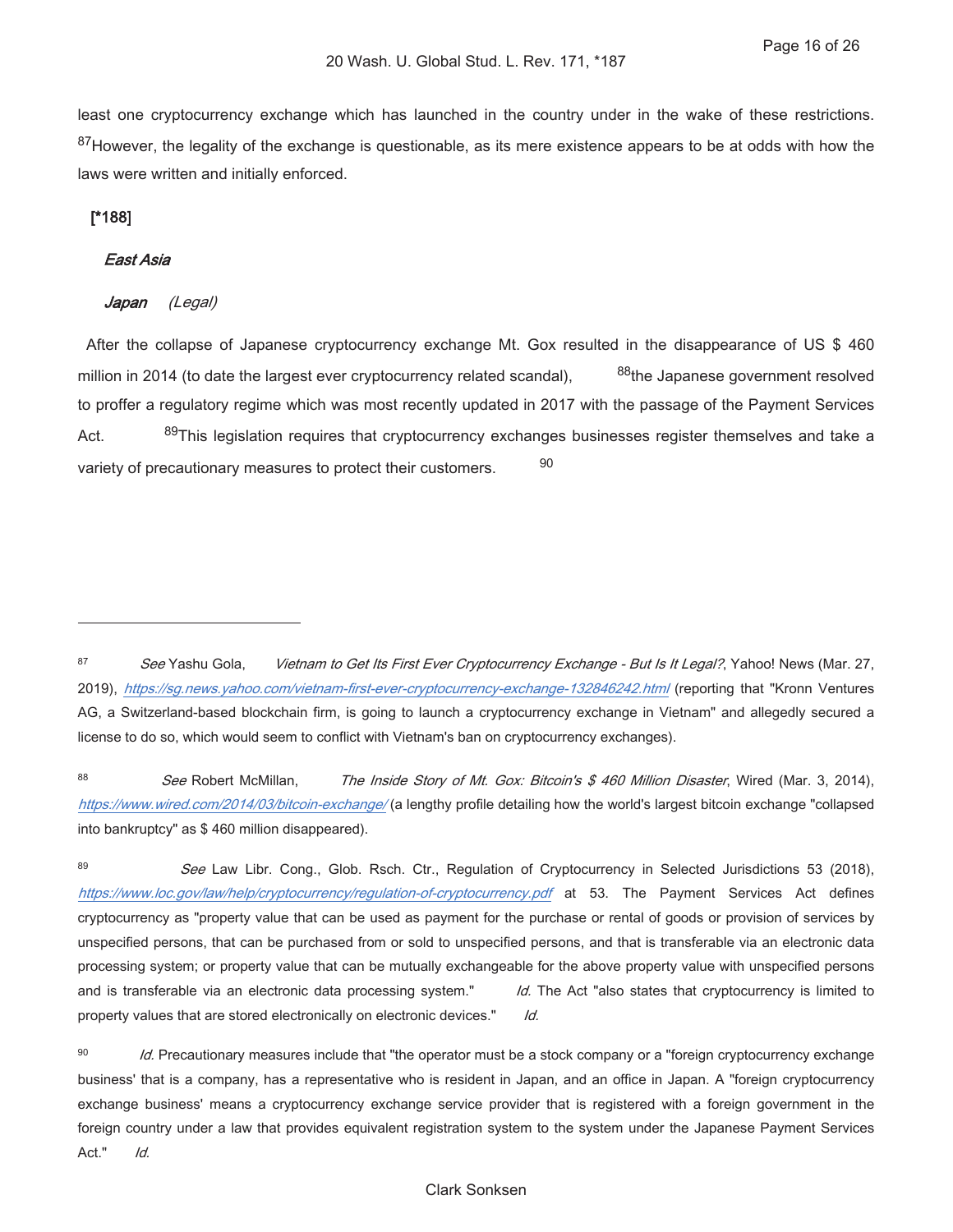This has led to Japan being "one of the leading Asian nations in terms of accepting cryptocurrency and blockchain  $92$  and technology,"  $91$ going as far as to allow political donations to be made in the form of cryptocurrency 94While cryptocurrency [\*189] pioneering the creation of a SWIFT <sup>93</sup>type network for cryptocurrencies. has now become more widely used in Japan than anywhere else in Asia. 95<sub>the increased attention from</sub> 96 Japanese regulators may be leading to a decline in its usage as trading it becomes more difficult.

#### **South Korea** (Legal, but with an ICO ban)

"There is no existing regulatory regime or statute that specifically regulates cryptocurrency." 97 However, the currencies are likely to fall under regulation of either the "Financial Investment Services and Capital Markets Act" or

 $93$ What SWIFT Is and Why it Matters in the US-Iran Spat, Al Jazeera (Nov. 5, 2018), See https://www.aljazeera.com/news/2018/11/swift-matters-iran-spat-181105172906627.html (giving a simple explanation of SWIFT as "a Belgian-based messaging platform that facilitates cross-border payments. The member-owned cooperative connects more than 11,000 banks, financial institutions and corporations in more than 200 countries and territories around the world.").

94 See Takahiko Wada. Japan to Lead Development of SWIFT Network for Cryptocurrency: Source, Retuers (July 17, 2019. https://www.reuters.com/article/us-japan-cryptocurrency/japan-to-lead-development-of-swift-network-for- $9:34$  PM), cryptocurrency-source-idUSKCN1UD06U ("Japan's government is leading a global push to set up an international network for cryptocurrency payments, similar to the SWIFT network used by banks, in an effort to fight money laundering, a person familiar with the plan said on Thursday.").

95 Arnat Leemakdej & Chiraphol N. Chiyachantana supra note 91.

96 See Vinnie Singh, Data from Financial Regulator Suggests that the Japanese Are Turning Away from Crypto, CoinGape (Sept. 3, 2019), https://coingape.com/data-from-financial-regulator-suggests-that-the-japanese-are-turning-awayfrom-crypto/ ("A recent report from the Japanese financial regulators, Financial Services Agency (FSA) has revealed that the number of inquiries concerning virtual currencies has dropped from 574 in Q1 2019 to 494 in Q2 2019... the reason for the decline ... may be attributed to the fact that the Japanese regulators are implementing strict controls in this market.").

97 Jung Min Lee, Samuel Yim & Joon Young Kim, Korea, in Blockchain & Cryptocurrency Regulation 367 (Josias Dewey ed., 2019), https://www.acc.com/sites/default/files/resources/vl/membersonly/Article/1489775\_1.pdf. The article explains the history of cryptocurrency regulation in Korea as follows: "The classification of cryptocurrencies from a legal perspective has just begun in Korea and will likely develop in the near future. Other Korean regulatory authorities may have a different view from

<sup>91</sup> See Arnat Leemakdej & Chiraphol N. Chiyachantana, Establishing an Asia-Pacific Cryptocurrency Hub, Asia Glob. Online (Mar. 28, 2019), https://www.asiaglobalonline.hku.hk/asia-pacific-cryptocurrency-ico-sto/.

<sup>92</sup> See Christine Vasileva. Japan Gives Leeway to Political Donations in Cryptocurrency, Bitcoinist (Oct. 8, 2019, 6:43 PM), https://bitcoinist.com/japan-gives-leeway-to-political-donations-in-cryptocurrency/ ("Japan recognizes the existence of digital coins, but does not consider them legal tender. Regulations on political donations only affect fiat money and stock. If a political party receives crypto funds, this is perfectly legal. There is also no requirement to disclose the holdings as part of the campaign transparency laws.").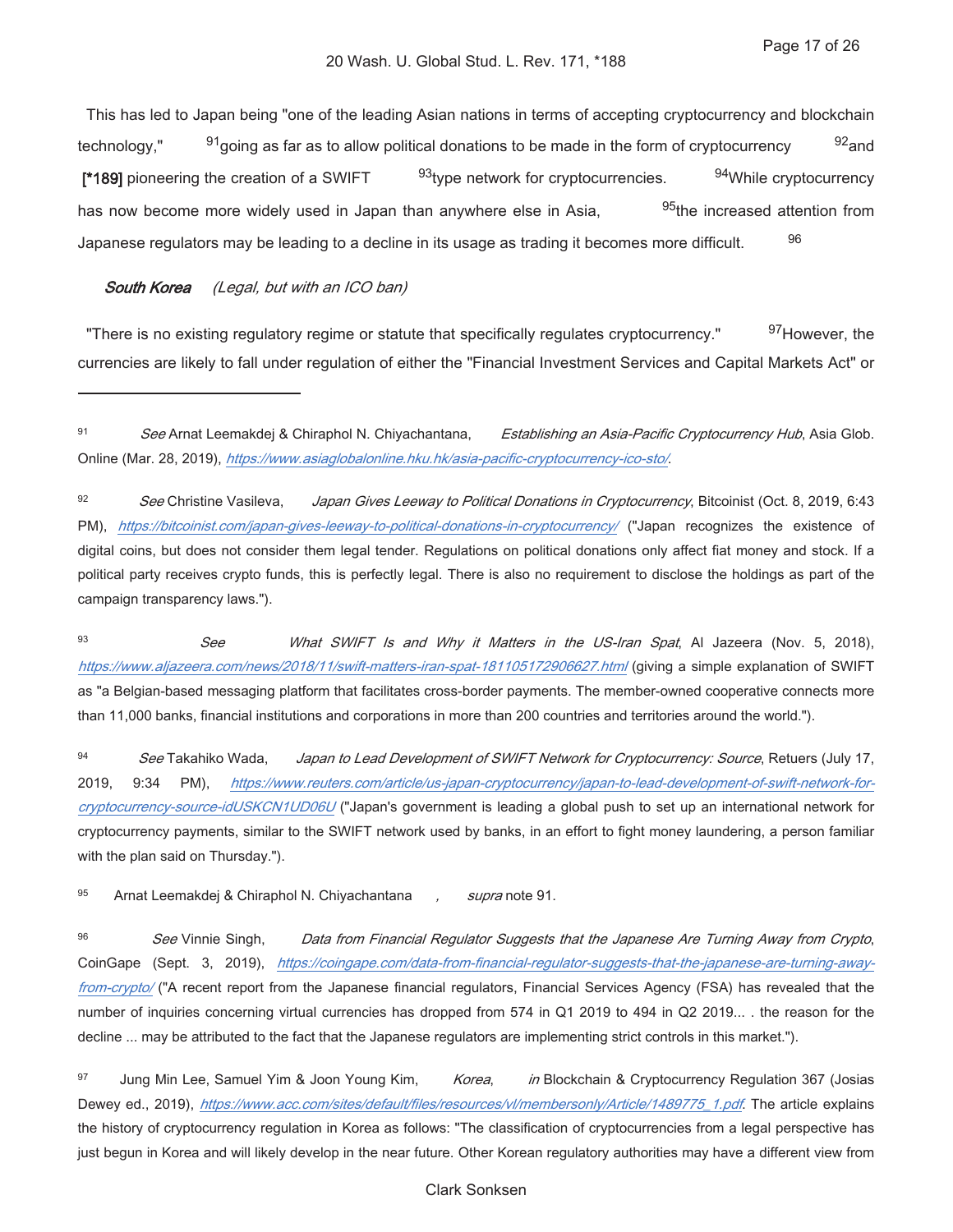the "Act on the Regulation of Conducting Fundraising Business without Permission," depending on whether the government views them as securities. <sup>98</sup>While the government has expressed public [\*190] support in favor  $99$ (a step many other countries have yet to take), it notably continues to enforce a of cryptocurrency trading blanket ban on ICO's in maintenance of a "cautious stance" given the volatility surrounding ICO's and potential 100 cybersecurity issues.

 $101$ <sub>to such an</sub> Despite the ICO ban, digital currencies have caught on with the South Korean population <sup>102</sup> with the country representing an important component in extent that it has become a cultural phenomenon, 103 With public the fluctuations of Bitcoin's prices as the world's third largest market for virtual currencies.  $104$ the decision to introduce a cryptocurrency pressure from the opposition political party to legalize ICOs.

the FSS's announcement and the legal classification of cryptocurrencies. As a result, there is currently no law or clear guidance from any regulatory authority in Korea that provides clarity on the legal issues relating to cryptocurrencies and how they will be treated... . [But] based on recent events, the Korean government has shown a mixed view on its attitude toward cryptocurrencies."

#### 98 Id. at 368.

99 South Korea Govt Will Support Cryptocurrency Transactions: Financial Regulator, CCN Mkt. See Samburaj Das, (Feb. 20, 2018), https://www.ccn.com/south-korea-govt-will-support-cryptocurrency-transactions-financial-regulator/ ("The head of South Korea's financial regulator and watchdog has now confirmed the government will support cryptocurrency trading while encouraging banks to facilitate transactions with exchanges, effectively killing any fears of a rumored ban.").

100 See Valentin Voloschak, What Hides Behind South Korean Cryptocurency Regulation Policy?, Diplomat (Nov. 30, 2019), https://thediplomat.com/2019/11/what-hides-behind-south-korean-cryptocurrency-regulation-policy/ (arguing that South Korea has a "strong rationale" for its continued ban on ICO's due to the "substantial risks of defrauding due to anonymity of ICO transactions" and the unique cybersecurity issues South Korea faces due to its proximity to and relationship with North Korea).

101 See Alexandra Stevenson & Su-Hyun Lee, Cryptocurrency Was Their Way Out of South Korea's Lowest Rungs. They're Still Trying, N.Y. Times (Feb. 10, 2019), https://www.nytimes.com/2019/02/10/business/south-korea-bitcoincryptocurrencies.htm/ ("South Korea remains the third-largest market for virtual currency. A total of \$ 6.8 billion in cryptocurrencies changed hands in January ... . South Korea is a major trading hub for Bitcoin, the best-known cryptocurrency, as well as a wide variety of other virtual currencies that exist without the backing of any country's central bank."

102

Id.

103 Why is South Korea so Important to Bitcoin Prices?, Investopedia (June 25, 2019), See Nathan Reiff. https://www.investopedia.com/news/why-south-korea-so-important-bitcoin-prices/ (offering potential reasons for this popularity such as the "strong IT infrastructure across the country, allowing 14-fold increases in the number of cryptocurrency app users in just three months", along with "a slowing economy and rising rates of unemployment in recent years" which has "fueled new interest in making money in innovative ways" such as "cryptocurrency investing").

104 supra note 100. Voloschak,

### **Clark Sonksen**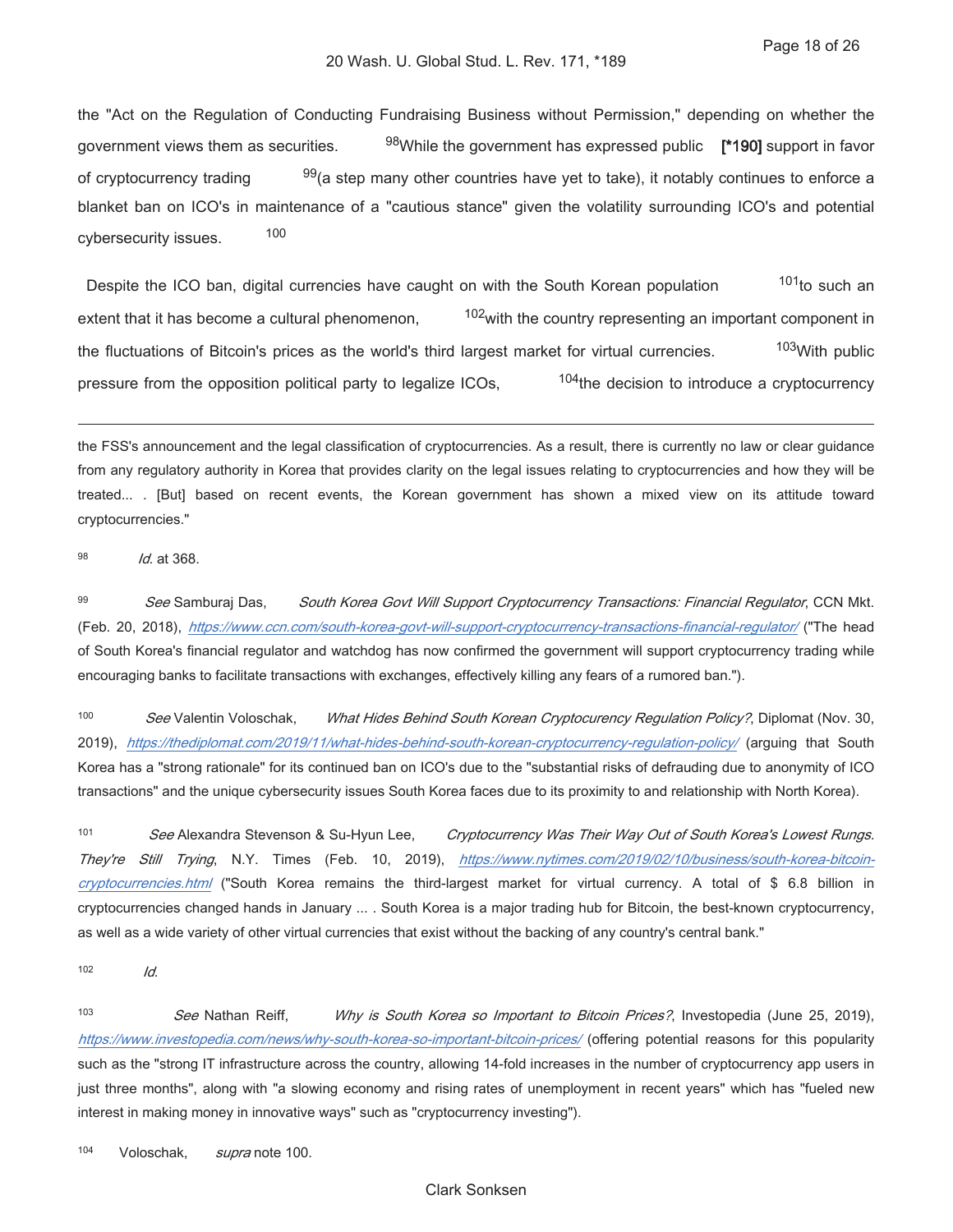"regulation-free" zone in Busan, <sup>105</sup> and recommendations in favor of liberalizing cryptocurrency laws from an <sup>106</sup>it may not be long before South Korea adopts a new regulatory important presidential [\*191] committee. scheme allowing ICO's.

#### North Korea (Ambiquous, presumably legal at the state level)

While information on cryptocurrency regulations within North Korea remains sparse, the country has gained 107 (amassing more than \$ 670 million USD). international notoriety for its theft of cryptocurrencies <sup>108</sup>Beyond issues of theft, North Korea plans to develop an internal virtual currency 109<sub>in</sub> an attempt to <sup>110</sup> from the United Nations "since 2006 over its nuclear and ballistic circumvent international sanctions it faces

105  $\overline{d}$ 

106 See Landon Manning South Korea Moves Towards Institutional Acceptance of Cryptocurrency, NASDAQ (Jan. 9, 2020), https://www.nasdaq.com/articles/south-korea-moves-toward-institutional-acceptance-of-cryptocurrency-2020-01-09 ("The South Korean Presidential Committee on the Fourth Industrial Revolution (PCFIR), a committee focused on coordinating regulatory policy around cutting-edge technology in the country, has made recommendations that the government work toward institutional acceptance of crypto assets, causing some to speculate that South Korea is preparing for a "crypto arms race' against the Chinese digital yuan.").

107 See John Power. Watch Out: North Korean Hackers are Coming for Your Bitcoin, S. China Morning Post (Nov. 29,  $2018$ ). https://www.scmp.com/week-asia/geopolitics/article/2175525/watch-out-north-korean-hackers-are-coming-your-bitcoin ("North Korean hackers have taken to stealing cryptocurrency from individual investors as part of a new strategy by Pyongyang to blunt the impact of international sanctions. The targeting of individuals holding virtual currencies such as bitcoin marks a departure from its previous methods, which have targeted exchanges and financial institutions. Analysts say the shift shows Pyongyang is seeking a new source of income as it buckles under sanctions targeting its illicit nuclear weapons programme.").

 $108$ North Korea Has Amassed \$ 670 Million in Bitcoin and Other Virtual Currencies See Anthony Cuthbertson, Through Hacking, Independent (Mar. 12, 2019), https://www.independent.co.uk/life-style/gadgets-and-tech/news/north-koreabitcoin-cryptocurrency-blockchain-un-report-a8819446.html (providing a way for North Korea to "evade sanctions" due to the difficulty of tracing virtual currencies, the ease of which they can be laundered, and their independence from governmental regulation).

109 See David Gilbert. North Korea Is Building Its Own Bitcoin, Vice (Sept. 18, 2019), https://www.vice.com/en\_us/article/9ke3ae/north-korea-is-building-its-own-bitcoin ("North Korea is in the early stages of developing its own cryptocurrency in a bid to avoid crippling international sanctions and circumvent the U.S. dominated global financial system.").

 $110$ See Willis Krumholz, North Korea's Cryptocurrency Shows the Limits of Trump's "Maximum Pressure', Bus. Insider (Sept. 26, 2019), https://www.businessinsider.com/north-korea-cryptocurrency-shows-limits-of-trumps-maximumpressure-2019-9 ("North Korea, along with Russia, Venezuela, and Iran, have all pursued cryptocurrencies, largely as a means to circumvent sanctions.").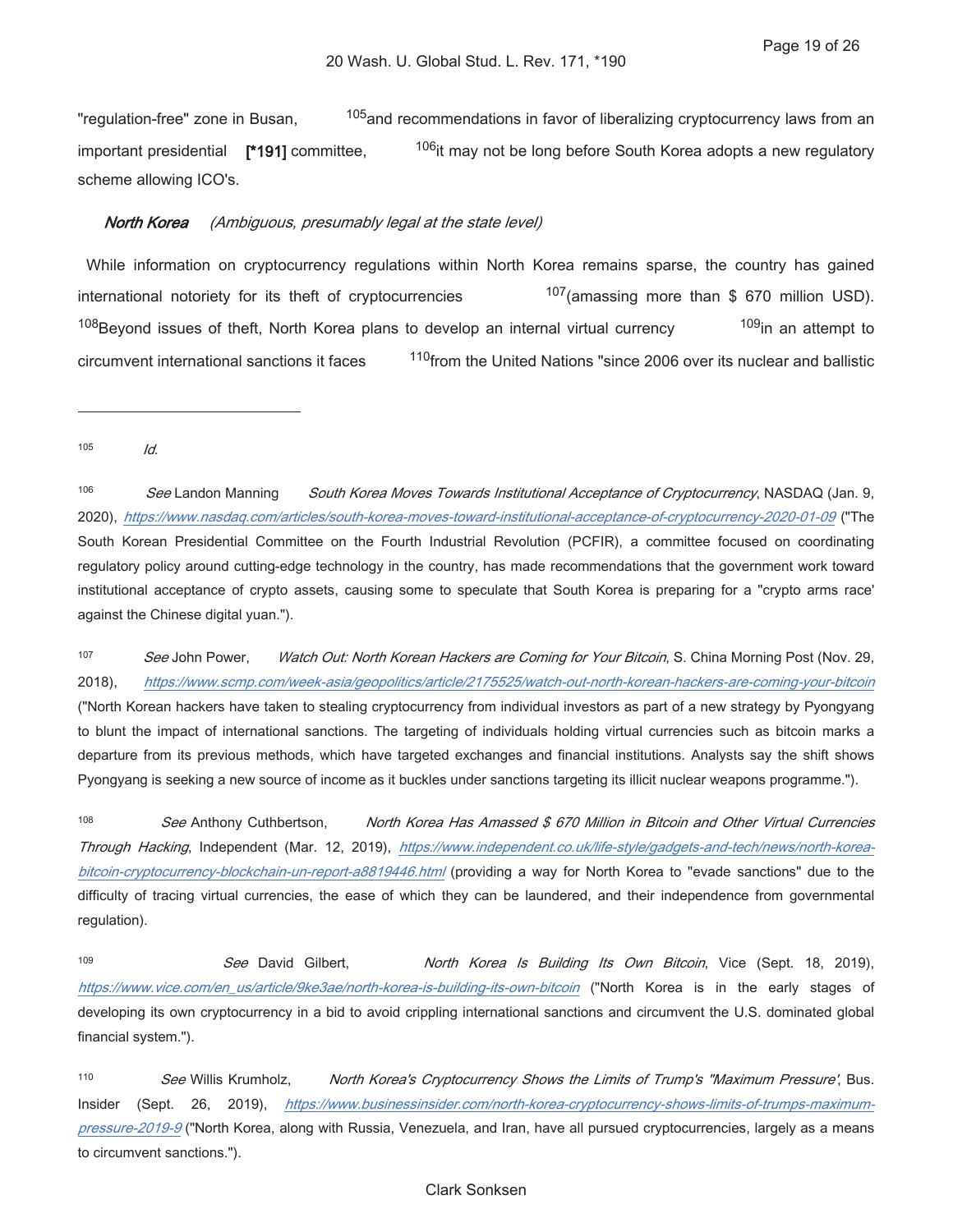<sup>111</sup>This follows the now annual Pyongyang Blockchain and missile programs." [\*192] Cryptocurrency <sup>112</sup> which the United Nations recently warned attendance at would result in sanctions Conference Convention, 113 violations for individual attendees.

# Hong Kong (Legal)

The Hong Kong Monetary Authority treats cryptocurrencies, generally termed "virtual currencies" by Hong Kong government agencies, as virtual commodities and therefore unable to qualify as a means of payment.  $114$ This gives Hong Kong's legal treatment of virtual currencies a much looser approach than those of mainland China, 115albeit with speculation that which has cracked down on Bitcoin and virtual currencies in the past two years, 116The main regulatory focus in regards to virtual currencies in Hong Kong has been an this could change. 117 attempt to crack down on money laundering.

 $112$ See Tae-Jung Kang, A Closer Look at North Korea's Virtual Currency Ambitions, Diplomat (Apr. 29, 2019), https://thediplomat.com/2019/04/a-closer-look-at-north-koreas-virtual-currency-ambitions/.

113 Krumholz. supra note 110.

 $114$ See Yu Pui Hang, in Blockchain & Cryptocurrency Regulation 325 (Josias Dewey ed., 2019), Hong Kong, https://www.acc.com/sites/default/files/resources/vl/membersonly/Article/1489775\_1.pdf.

115 Chinese Investors Fume Over Beijing's Bitcoin Crackdown, S. China Morning Post (Oct. 1, 2017), https://www.scmp.com/news/china/economy/article/2113560/chinese-investors-fume-over-beijings-bitcoin-crackdown.

116 See Billy Bambrough, China Could Be About to Throw Its Weight Behind Bitcoin, Forbes (July 29, 2019), https://www.forbes.com/sites/billybambrough/2019/07/29/china -could-be-about-to-throw-its-weight-behindbitcoin/#3ea516857650

117 supra note 114, at 329 ("In Hong Kong, the principal AML/CTF [Anti Money Laundering] legislation is the Anti Hang, Money Laundering and Counter Terrorist Financing Ordinance (Cap. 615) ("AMLO") which applies to financial institutions ... and "designated non-financial business and professions' ... and also creates a licensing regime for money service operators, and trust and company services providers.").

# **Clark Sonksen**

<sup>111</sup> Michelle Nichols. Exclusive: U.N. Sanctions Experts Warn - Stay Away From North Korea Cryptocurrency Conference, Reuters (Jan. 15, 2020), https://www.reuters.com/article/us-northkorea-sanctions-un-exclusive/exclusive-u-n-sanctions-expertswarn-stay-away-from-north-korea-cryptocurrency-conference-idUSKBN1ZE015 (recounting the arrest of an American national who spoke at the 2019 North Korea Cryptocurrency conference).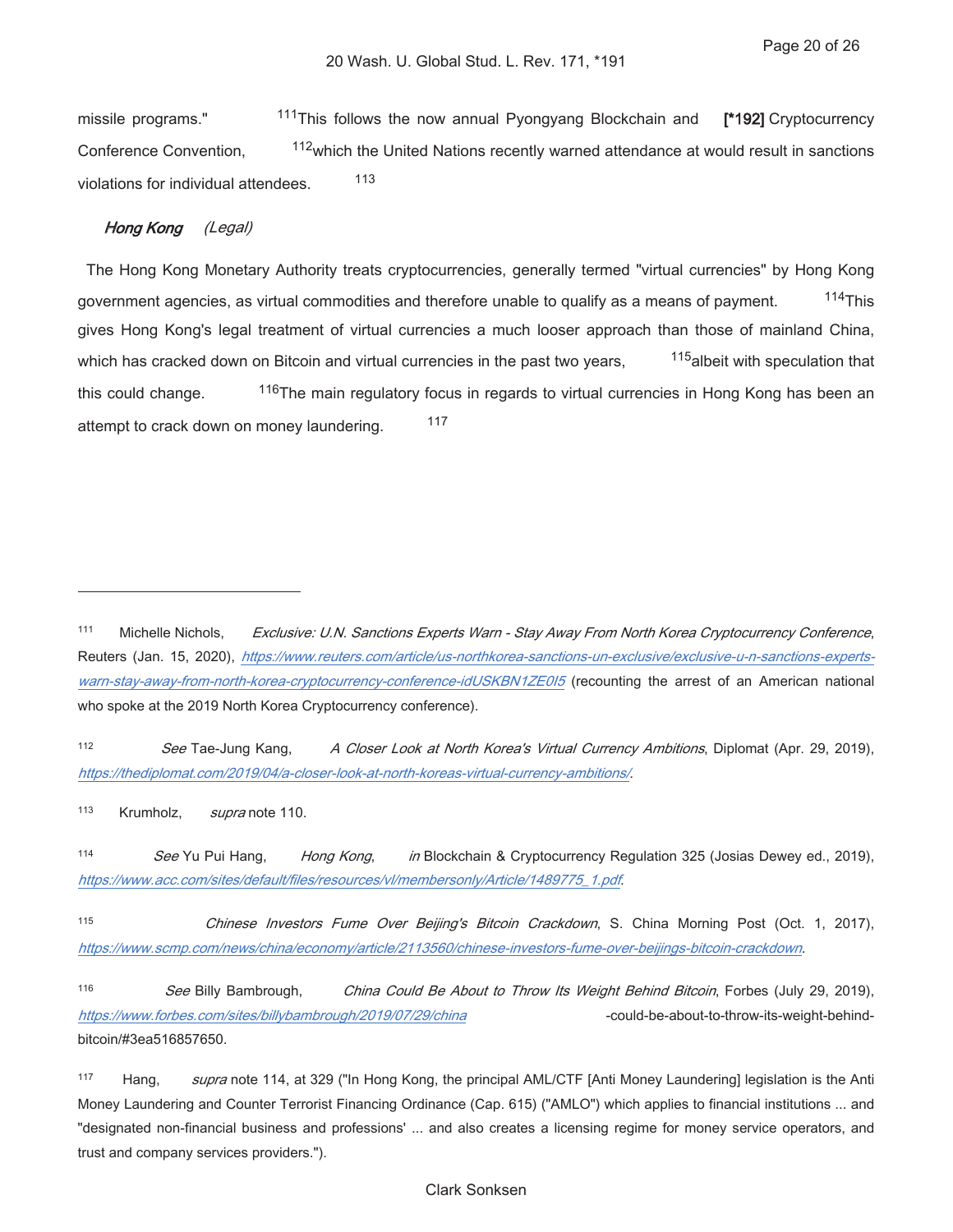The recent Hong Kong protests beginning in the summer of 2019, however, have led to an increased demand for <sup>118</sup>most notably with the recent acceptance of Bitcoin from the non-profit Hong cryptocurrencies, [\*193] Kong Free Press. <sup>119</sup>There is belief that this might lead to a subsequent potential crack down by 120 authorities on cryptocurrency trading in Hong Kong.

### Taiwan ( Legal for personal use, but with a banking ban)

While "Taiwan has not promulgated any laws or regulations specifically dealing with the rise of certain applications of blockchain technology," the country has issued a number of press releases on the topics warning the public of its <sup>121</sup>The legality of virtual currencies isn't completely clear, but it can be generally inferred that Bitcoin dangers. (and by extension other cryptocurrencies) is a digital "virtual commodity" and not legal tender or a currency. <sup>122</sup>In recent years Taiwan has taken the confusing steps of appearing to liberalize its approach to cryptocurrency  $123$  while also doing the opposite (by increasing regulation (by making it easier for individuals to trade) 124 reporting requirements on exchanges themselves).

119 See Roger Huang, Hard-Hitting Investigative Journalism You Can Support with Cryptocurrencies, Forbes (Dec. 26, 2019, 6:39 PM), https://www.forbes.com/sites/rogerhuang/2019/12/26/hard-hitting-investigative-journalism-you-can-supportwith-cryptocurrencies/#15fbd0ff52c8.

120 See Enoch Yiu. "We're Watching You,' Regulator Warns Hong Kong Cryptocurrency Exchanges, S. China Morning Post (Feb. 9, 2018, 2:00 PM), https://www.scmp.com/business/banking-finance/article/2132692/were-watching-youregulator-warns-hong-kongs-cryptocurrency.

 $121$ Robin Chang & Eddie Hsiung, in Blockchain & Cryptocurrency Regulation 454 (Josias Dewey ed., 2019), Taiwan. https://www.acc.com/sites/default/files/resources/vl/membersonly/Article/1489775\_1.pdf.

122

Id.

123 See Ralph Jennings, Taiwan Edges Towards Liberalizing Cryptocurrency as Other Asian Countries Tighten Rules, Forbes (Mar. 22, 2018, 7:00 PM), https://www.forbes.com/sites/ralphjennings/2018/03/22/taiwan -edges-toward-liberalizingcryptocurrency-as-others-in-asia-tighten-rules/#39f0d32829d3 (discussing the government's recent passage of legislation designed to make it easier to trade cryptocurrencies in the hopes of energizing the nations fintech sector).

124 See Joseph Young, Taiwan is Tightening Regulations on Crypto Exchanges, Possible Pressure from China?, Coin Tel. (Nov. 26, 2018), https://cointelegraph.com/news/taiwan-is-tightening-regulations-on-crypto-exchanges-possible-pressurefrom-china ("On November 2nd, Taiwan officially tightened anti-money laundering polices targeted at crypto exchanges, requesting exchanges to monitor and prevent any illegal transaction processed using digital assets.").

<sup>118</sup> As Protests in Hong Kong Surge, So Does Demand for Cryptocurrency, Forbes (Aug. 11, See Roger Huang, 2019, 12:06 PM), https://www.forbes.com/sites/rogerhuang/2019/08/11/as-protests-in-hong-kong-surge-so-does-demand-forcryptocurrency/#3a5c4b6875f6 (demonstrating the surge in bitcoin interest in Hong Kong in the wake of the protest movement, as well as how the decentralized currencies can help provide anonymity in transactions which many protestors crave).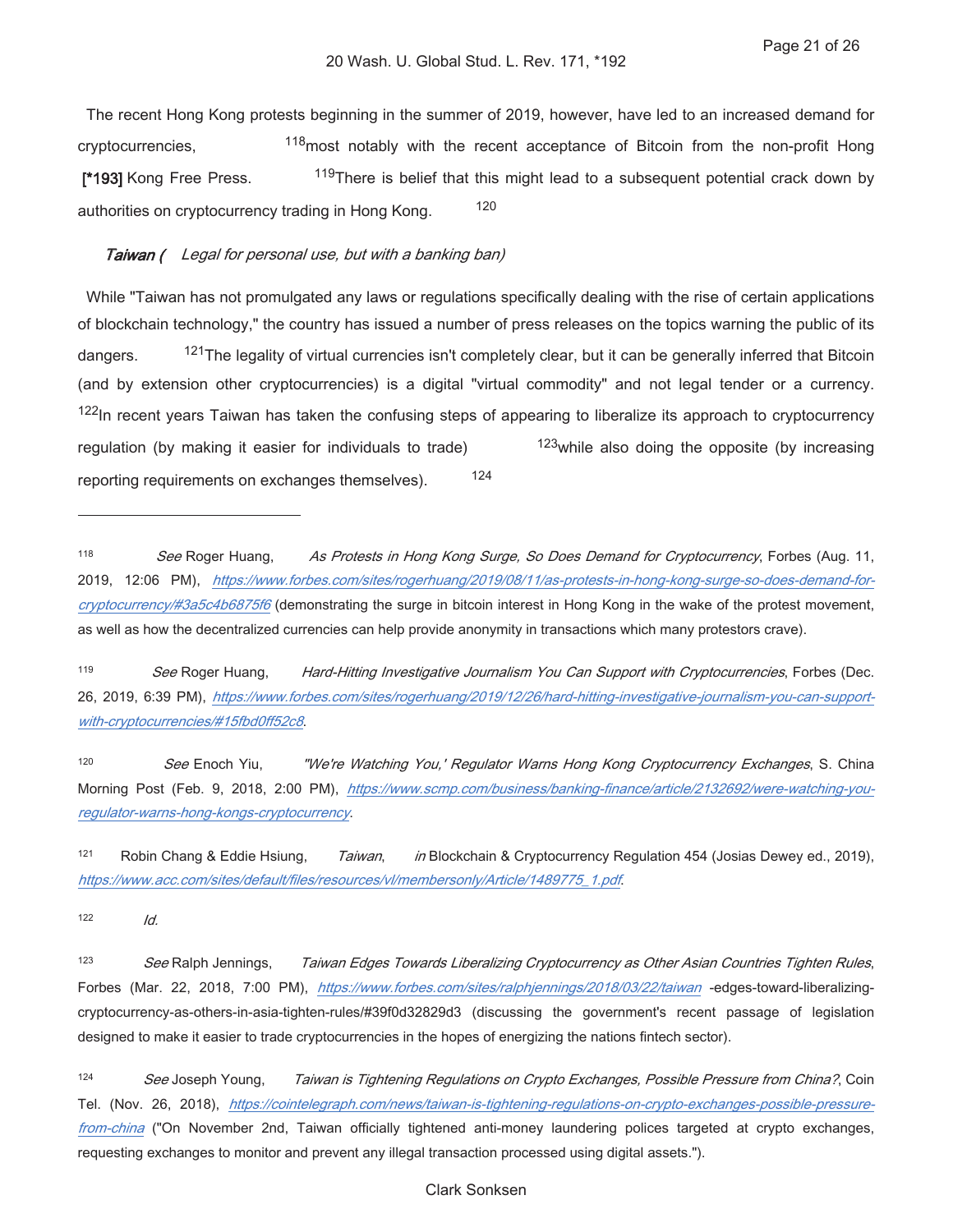# $[1194]$

Part 2A: Organizing the Nations by Regulatory Scheme

The aforementioned countries can be broken down into the following list of regulatory approaches:

\* Japan/Hong Kong/Singapore/Thailand - Proactive in seeking to regulate and allow usage/investment of cryptocurrencies, while also taking a liberal/open approach.

\* The Philippines/Malaysia/Indonesia/South Korea/Taiwan - Fairly proactive in seeking to regulate the usage/investment in cryptocurrencies while allowing it to occur, but with a restrictive and cautious approach.

\* North Korea - Not much information in regard to their regulatory approach, but appears to be legal or soon to be legal.

\* Cambodia/Vietnam - Not completely clear in their regulatory approach, but generally treats their usage and investment as illegal.

\* Myanmar/Laos - Offering next to nothing in regards to how their governments plan to deal with cryptocurrency usage beyond warnings/caution.

\* Brunei - Complete restriction of cryptocurrency investment and warnings regarding usage.

# $[^*195]$

Part 2B: To Regulate, or Not To Regulate: That is the Question

Confronted with the rapid spread of cryptocurrencies around the world, a market already estimated at US \$ 856 <sup>125</sup> countries and their regulatory agencies face the decision of how to respond to billion at the end of 2018. this growth.

"You can understand why governments are wary: cryptocurrencies erode the monopoly of central banks to issue and regulate currencies. But the debate remains live whether regulation or a blanket ban is the better strategy for <sup>126</sup> Arguments in favor of a blanket ban on cryptocurrencies in controlling the misuse of cryptocurrencies."

<sup>125</sup> Global Cryptocurrency Market Growth, Leading Players and Forecast to 2024, Slog (Oct. 24, 2019, 12:44 PM), https://slog.media/s/5ozQ8cdZQrwBjUpfKpxnYD8YEKaMNzeSPwP7hi3pjpam ("Key factors facilitating high demand of cryptocurrencies include high remittances in developed countries, increasing fluctuation in monetary regulations, and growth in venture capital investments ... . According to the research report, the global cryptocurrency market is projected to display robust growth represented by a CAGR of 11.9% during 2019-2024.").

 $126$ See Smarak Swain, Governments Should Regulate Not Entirely Ban Cryptocurrencies, Nikkei Asia (Nov. 15, 2019, 3:00 AM), https://asia.nikkei.com/Opinion/Governments-should-requlate-not-entirely-ban-cryptocurrencies (arquinq that a top down "system of rules" is the best way "to deter money-laundering and support central banks").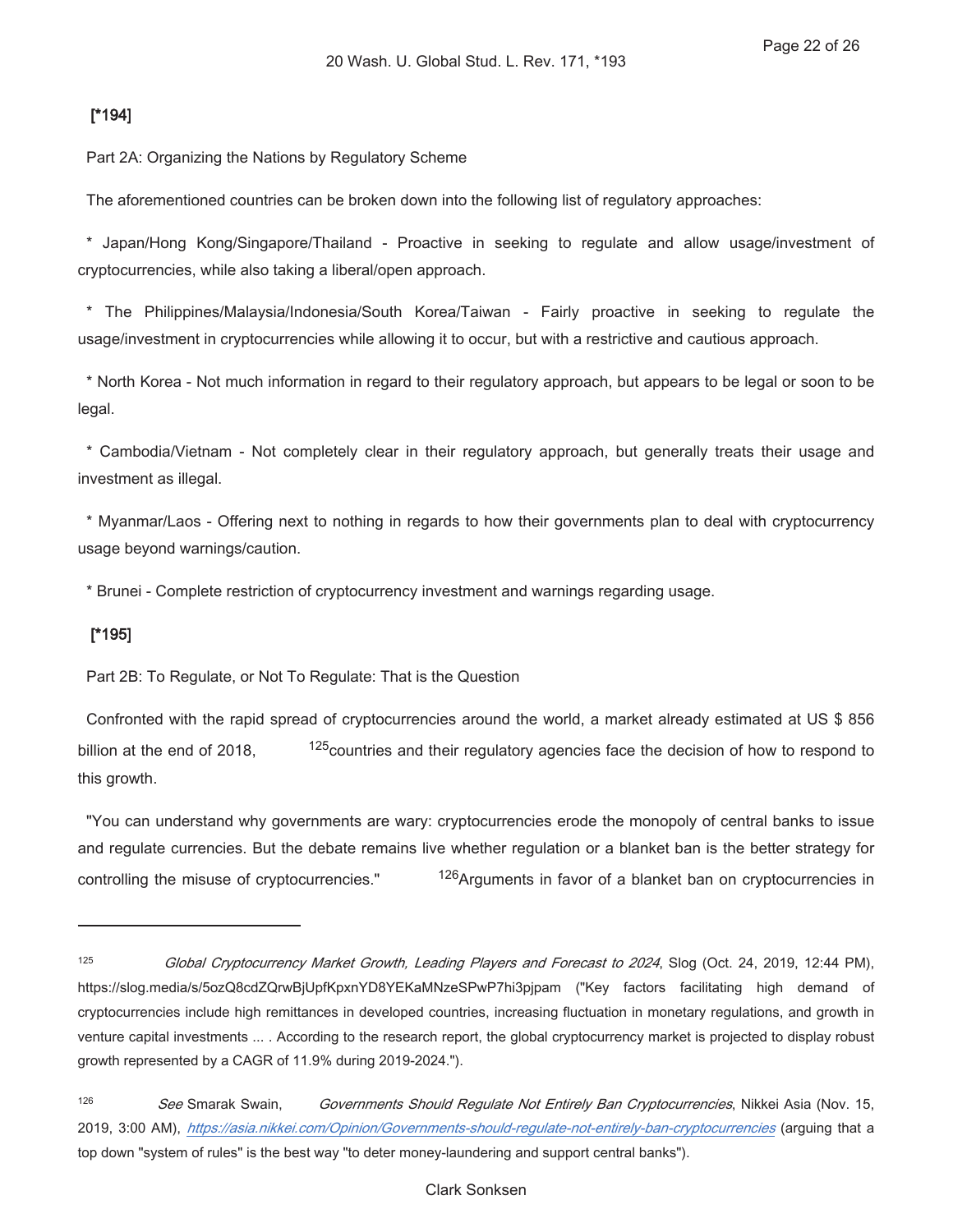127 ponzi schemes, regards to criminality include their potential for use in smuggling, money laundering, <sup>128</sup> and facilitating unmonitored transfers of wealth. <sup>129</sup> From a financial perspective, some arque that investing <sup>130</sup> putting not just individual investors but also entire in cryptocurrencies can lead to dangerous speculation, <sup>131</sup> Further downsides come from the fact that mining cryptocurrencies financial [\*196] markets at risk. 133 132 and consumes enormous amounts of electricity. generates tremendous amounts of e-waste

128 See David Z. Morris. The Rise of Cryptocurrency Ponzi Schemes, Atlantic (May 31, 2017), https://www.theatlantic.com/technology/archive/2017/05/cryptocurrency-ponzi-schemes/528624/ (detailing a number of high profile ponzi schemes in the cryptocurrency space and how "scammers are making big money off people who want in on the latest digital gold rush but don't understand how the technology works").

129  $Id.$ 

130 See So You're Thinking About Investing in Bitcoin: Don't, Guardian (Jan. 15, 2018, 5:00 PM), https://www.theguardian.com/technology/2018/jan/15/should-i-invest-bitcoin-dont-mr-money-moustache (comparing cryptocurrencies to previous "manias" by stating that it "has become an investment bubble, with the complementary forces of human herd behavior, greed, fear of missing out, and a lack of understanding of past financial bubbles amplifying it").

131 Bitcoin is a "Dangerous Speculative Bubble,' Yale Expert Says, CNBC (Dec. 12, 2017, 10:43 See Dan Murphy, AM), https://www.cnbc.com/2017/12/04/bitcoin-is-a-dangerous-speculative-bubble-yale-expert-says.htm/ (quoting economist Stephen Roach who stated that bitcoin is "a toxic concept for investors").

132 See Gregory Barber, China Says Bitcoin Is Wasteful: Now It Wants to Ban Mining, Wired (Apr. 9, 2019, 7:45 PM), https://www.wired.com/story/china-says-bitcoin-wasteful-wants-ban-mining/ ("Mining is the process for validating transactions on blockchain networks, with cryptocurrency as a reward, and it has grown notorious for generating e-waste and consuming incredible amounts of electricity."); see also Umair Irfan, Bitcoin Is an Energy Hog: Where Is All That Electricity Coming From?, Vox (June 18, 2019, 12:20 PM), https://www.vox.com/2019/6/18/18642645/bitcoin-energy-price-renewable-china ("Another emerging concern around bitcoin is the electronic waste. The ... mining devices quickly go obsolete, often in just under two years, and they can't really be repurposed for anything other than mining.").

133 See Max J. Krause & Thabet Tolaymat, Quantification of Energy and Carbon Costs for Mining Cryptocurrencies, 1 Nature Sustainability J. 711 (2018) (estimating that the mining of the four most popular cryptocurrencies worldwide (Bitcoin, Etherium, Litecoin, Monero) generated "3-15 million tonnes of CO2 emissions" between January 2016 and June 2018); see also Adam Rogers, Bitcoin Will Burn the Planet Down: The Question, How Fast?, Wired (Nov. 5, 2018, 11:00 AM), https://www.wired.com/story/bitcoin-will-burn-planet-down-how-fast/ (discussing how "it takes more than four times as much energy to mine \$ 1 [USD] of bitcoin as mining \$ 1 [USD] of copper").

### **Clark Sonksen**

<sup>127</sup> See Mike Orcutt, Criminals Laundered \$2.8 Billion in 2019 Using Crypto Exchanges, Finds a New Analysis, MIT Tech. Rev. (Jan. 16, 2020), https://www.technologyreview.com/f/615064/cryptocurrency-money-laundering-exchanges/ (providing a brief overview of how cryptocurrency is used by criminals to launder money and the extent to which it was reportedly done in 2019).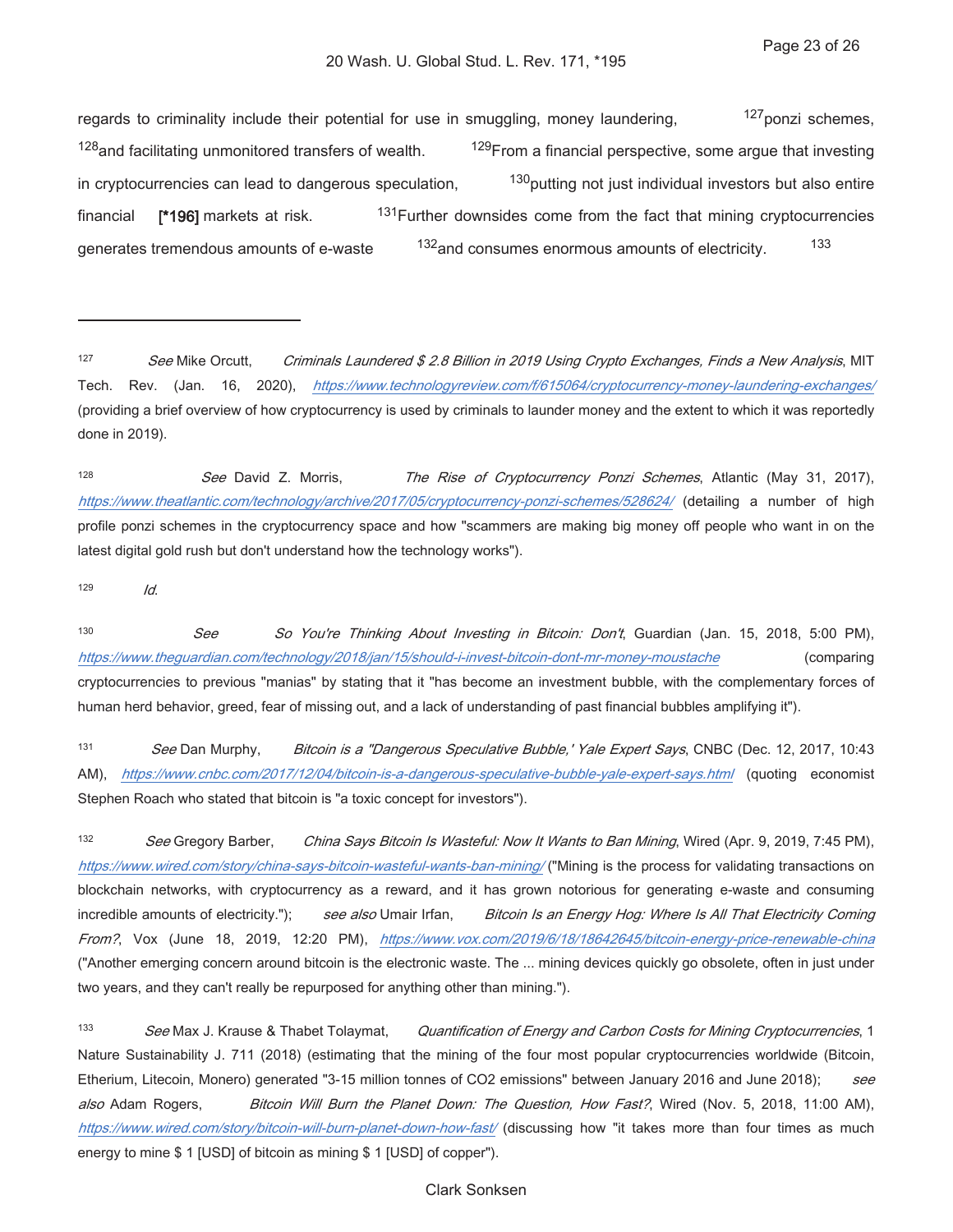In contrast, however, are stronger arguments standing in favor of regulating cryptocurrency. If cryptocurrencies become regulated "cryptocurrency exchanges and traders will have to maintain detailed know-your-client documentation. Most transactions will happen through these exchanges. Regulators will have access to the flow of cryptocurrencies across wallets and users, and the exchanges will be a trove of intelligence and data for <sup>134</sup> Rather than letting trading be conducted away from regulatory scrutiny, "regulation enforcement agencies." 135Crvptocurrencies don't deserve further scrutiny than has the potential to make the market much safer." <sup>136</sup> and law enforcement is well equipped to traditional currencies when it comes to fear of money laundering, <sup>137</sup>In sum, the combined benefits of deal with the [\*197] "privacy" aspects inherent in cryptocurrencies. regulation outweigh the potential negatives.

Part 3: The Benefits of a Strong Regulatory Regime in Regard to Cryptocurrency

(The Japan/Hong Kong/Singapore/Thailand Approach)

The regulatory measures which countries such as Japan, Hong Kong, Singapore, and Thailand have in common include: legalization of cryptocurrencies as both a tender and security, a demonstrated effort to keep interested parties abreast of changes in regulation, a commitment to making changes in regulations as time passes, the allowance of ICO's (albeit restricted), and diligence in regulating exchanges.

138which include granting licenses to These measures are in line with recent IMF recommendations <sup>139</sup>as these countries have done. Another IMF exchanges as part of an overarching regulatory framework

134 Swain. supra note 126.

135 Brian Edmondson. Can Bitcoin Regulations Make Cryptocurrency Safer?, Balance (Mar. 11, 2019), https://www.thebalance.com/can-bitcoin-regulation-make-cryptocurrency-safer-4173836 ("In the short term, regulations can suppress the trading values of cryptocurrency. But in the longer term, it's expected that regulation if done properly, will stabilize the market and make it a safer investment.").

136 See Brian Brooks. Three Cryptocurrency Regulation Themes for 2020 - And the Flawed Premises Behind Them, Forbes (Jan. 7, 2020, 11:32 AM), https://www.forbes.com/sites/brianbrooks/2020/01/07/three-cryptocurrency-regulation-themesfor-2020--and-the-flawed-premises-behind-them/#4c10d75163e3 (dismissing the commonly repeated criticism of cryptocurrencies that they pose a "unique risk[] for illicit activity" by explaining how "criminals will take advantage of nearly any system to achieve their aims" and that in fact "fewer than 1% of exchange-based bitcoin transactions involve illegal activity").

137 Id. (repudiating the claim that privacy token "cryptocurrencies represent a threat to national security and law enforcement" by comparing the early days of cryptocurrency to the early days of the internet, and detailing how law enforcement concerns at the time regarding the anonymity/privacy offered by the internet turned out to be unfounded).

138 See Tobias Adrian & Tommaso Mancini-Griffoli, The Rise of Digital Money, Fintech Notes (2019), https://www.imf.org/en/Publications/fintech-notes/Issues/2019/07/12/The-Rise-of-Digital-Money-47097.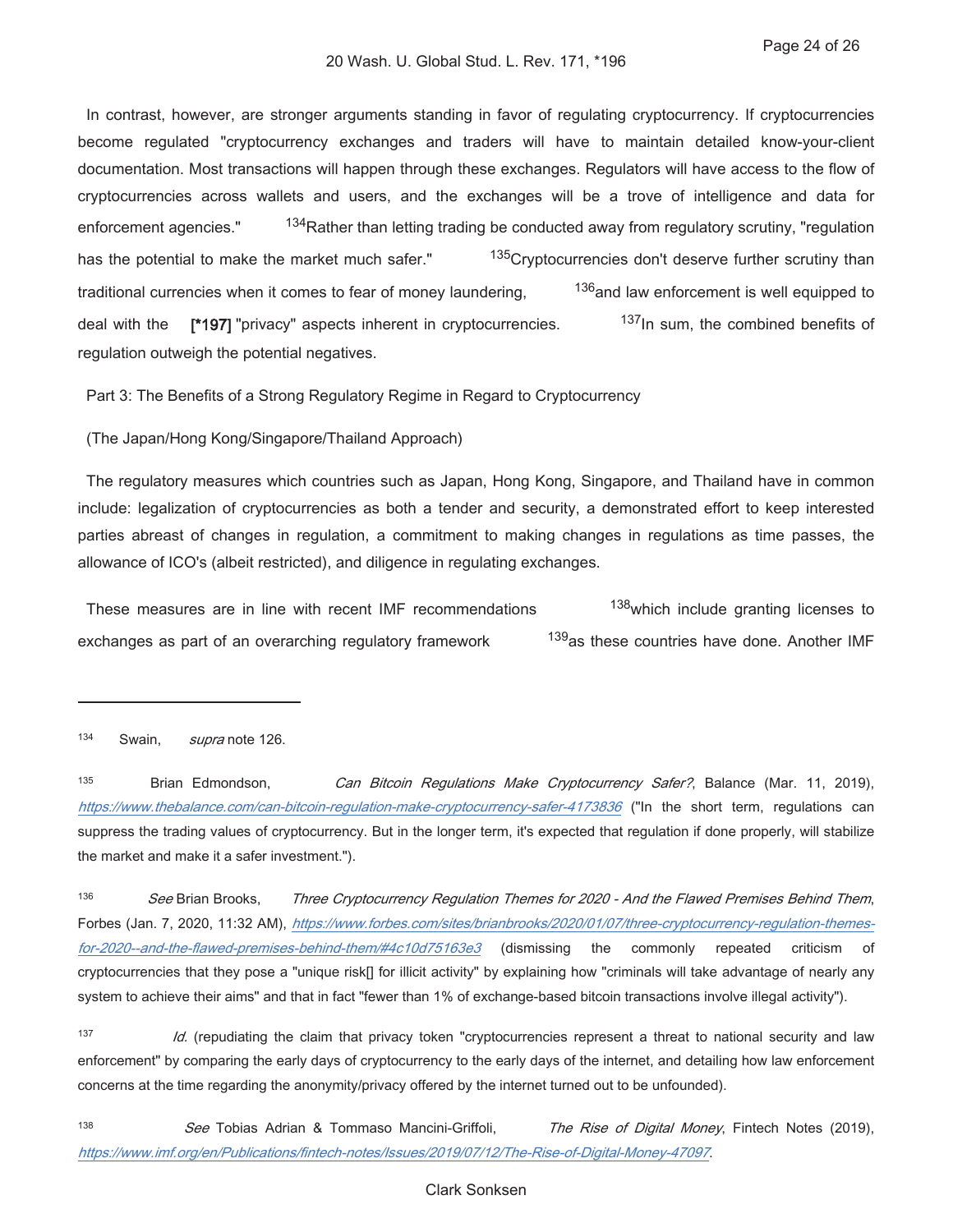<sup>140</sup>something Japan, 141 recommendation includes providing a central bank digital token, <sup>143</sup>and Thailand 144 are preparing to do. Hong Kong and <sup>142</sup>Hong Kong. [\*198] Singapore, <sup>145</sup>The rollout of clear Thailand have even gone as far as partnering together in order to achieve this goal. regulations by these countries should help increase investment from individuals and firms abroad who are seeking <sup>146</sup>Additionally, these countries should benefit from their clarity in regards to cryptocurrency regulations. 147<sub>with</sub> proactive and well-defined regulations while "the West gets bogged down by their own bureaucracy"

139 See Peter Lin. Why Regulation Is the Best Thing for Crypto, Coin Tel. (Aug. 28, 2019), https://cointelegraph.com/news/why-regulation-is-the-best-thing-for-crypto (providing an overview of the IMF report noted above regarding how "central banks could grant licenses" and take other regulatory measures in line with IMF recommendations).

140 Adrian & Mancini-Griffoli, supra note 138, at 14.

141 See Marie Huillet. Bank of Japan Must Be Ready to Issue Digital Currency, Says Exec, Coin Tel. (Jan. 30, 2020). https://cointelegraph.com/news/bank-of-japan-must-be-ready-to-issue-digital-currency-says-exec (explaining that although the Bank of Japan doesn't have "imminent" plans to issue a digital currency it is preparing to do so).

142 See Stephen O'Neal, Singapore AML Framework Can Attract Crypto Businesses, Not Chase It Away, Coin Tel. (Feb. 6, 2020), https://cointelegraph.com/news/singapore-aml-framework-can-attract-crypto-businesses-not-chase-it-away ("The government of Singapore just dropped us a massive teaser of what's to come. The language is fairly unambiguous, it seems that a central bank digital token could be very much on the way for Singapore.").

143 See Georgina Lee, Asia's Central Banks Are Ahead in the Race to Develop Their Own Digital Currencies, Say Experts,  $\mathcal{S}$ China Morning Post (Dec. 29. 2019. 11:53  $AM$ ), https://www.scmp.com/business/bankingfinance/article/3043805/asias-central-banks-are-ahead-race-develop-their-own ("Asia is a step ahead of other regions in developing central-bank digital currencies with China, Hong Kong, and Thailand set to roll out sovereign virtual tokens as a means of payment and to better monitor money flows.").

144

 $\overline{M}$ 

145 Hong Kong and Thai Central Banks Set to Test Digital Currencies in Real-World Setting After See Georgina Lee, Successfully Completing First Phase, S. China Morning Post (Jan. 23. 2020.  $9:00$  $AM$ ), https://www.scmp.com/business/banking-finance/article/3047250/hong-kong-and-thai-central-bank-set-test-digital ("The Hong Kong Monetary Authority and the Bank of Thailand said on Wednesday that they have successfully completed the initial phase of their respective sovereign digital currencies project" and want to begin the next stage of the project, "real-world testing of the blockchain-backed digital currency in cross-border payments.").

146 See Danny Nelson, More Than Half of Financial Advisors Want Better Regulations Before Investing in Crypto, CoinDesk (Jan. 14, 2020, 7:56 PM), https://www.coindesk.com/more-than-half-of-financial-advisors-want-better-regulationbefore-investing-in-crypto ("Many [advisors] continue to balk at investing, largely because of regulatory uncertainty and questions of access. Fifty-six percent of respondents said "regulatory concerns' are preventing them from embracing crypto assets.").